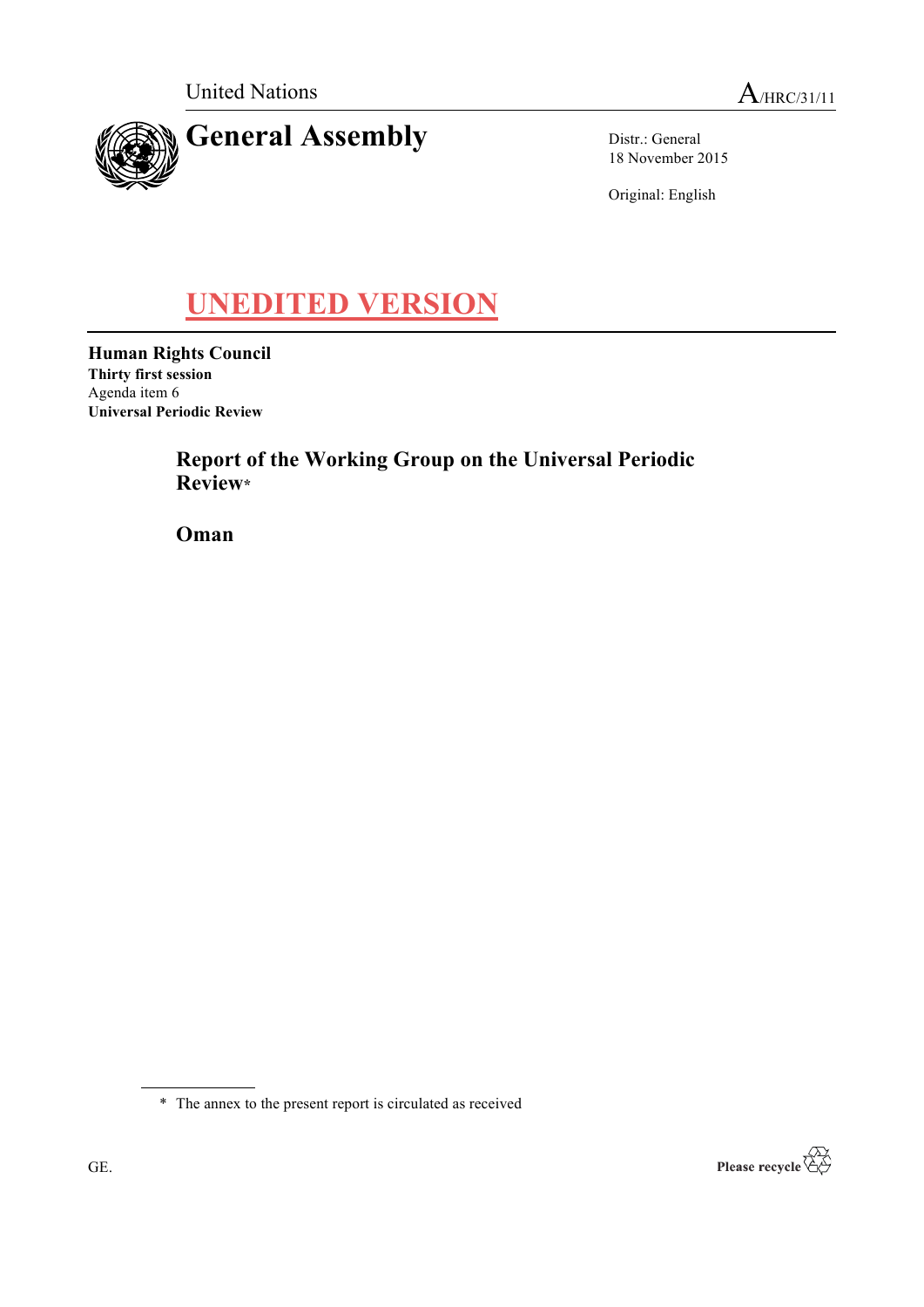## **A/HRC/31/11**

# Contents

|       |    | Paragraphs | Page |
|-------|----|------------|------|
|       |    | $1 - 4$    | 3    |
|       |    | $5 - 127$  | 3    |
|       | A. | $5 - 24$   | 3    |
|       | B. | $25 - 127$ | 6    |
| H.    |    | 128-129    | 13   |
| Annex |    |            |      |
|       |    |            | 26   |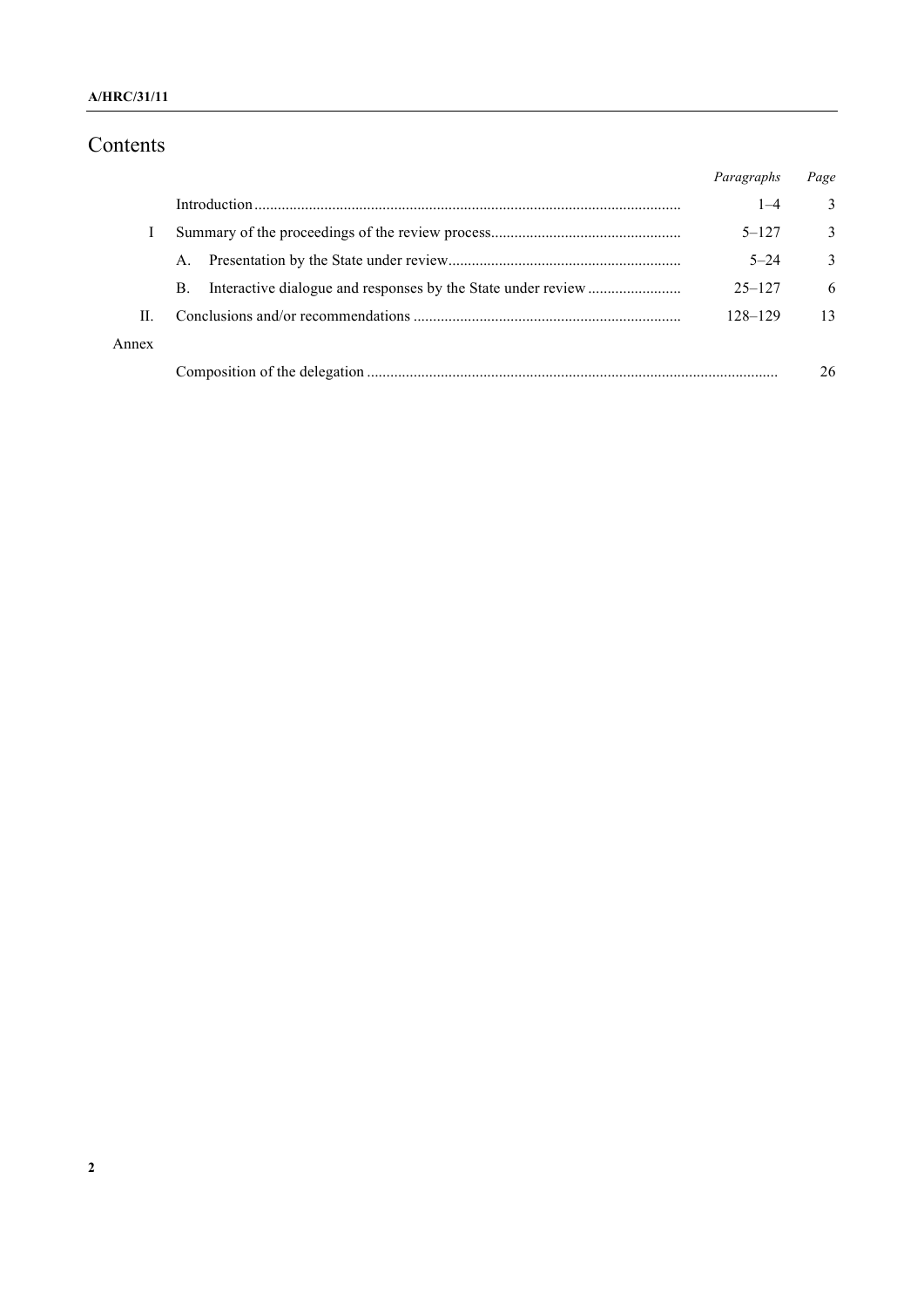# **Introduction**

1. The Working Group on the Universal Periodic Review (UPR), established in accordance with Human Rights Council resolution 128/1 of 18 June 2007, held its twentythird session from 2 to 13 November 2015. The review of Oman was held at the  $8<sup>th</sup>$  meeting on 5 November 2015. The delegation of Oman was headed by the Minister of Legal Affairs, H.E. Dr Abdullah Mohammed Said Al Sa'eedi. At its  $14<sup>th</sup>$  meeting held on 10 November 2015, the Working Group adopted the report on Oman.

2. On 13 January 2015, the Human Rights Council selected the following group of rapporteurs (troika) to facilitate the review of Oman: Montenegro, South Africa and Viet Nam.

3. In accordance with paragraph 15 of the annex to resolution 5/1 and paragraph 5 of the annex to resolution 16/21, the following documents were issued for the review of Oman:

(a) A national report submitted/written presentation made in accordance with paragraph 15 (a) (A/HRC/WG.6/23//OMN/1);

A compilation prepared by the Office of the United Nations High Commissioner for Human Rights (OHCHR) in accordance with paragraph 15 (b) (A/HRC/WG.6/23/OMN/2);

(c) A summary prepared by OHCHR in accordance with paragraph 15 (c) (A/HRC/WG.6/23/OMN/3).

4. A list of questions prepared in advance by the Czech Republic, Germany, Liechtenstein, Mexico, Norway, Kenya, Slovenia, Spain, Sweden, the Netherlands and the United Kingdom of the Great Britain and Northern Ireland was transmitted to Oman through the troika. These questions are available on the extranet of the UPR.

## **I. Summary of the proceedings of the review process**

#### **A. Presentation by the State under review**

5. The delegation of Oman extended his thanks to the Human Rights Council, the Office of the High Commissioner for Human Rights and the troika members.

6. The delegation noted that following the first UPR, the Sultanate had established a committee to examine and follow-up the recommendations made by other states. This committee encompasses representatives from the Government and institutions from the civil society. It has elaborated a plan to implement the results of the interaction with the UPR.

7. The delegation highlighted that as the Sultanate was committed to protect human dignity and rights, its Constitution expressly provides that no person shall be subjected to physical or psychological torture, inducement or demeaning treatment and that any statement or confession proven to have been obtained under torture, inducement, demeaning treatment, or the threat of any of these acts, shall be deemed void. The delegation added that the Constitution also affirms that the accused is innocent until proven guilty in a legal trial in which the essential guarantees to exercise their right of defence in accordance with the law are guaranteed, and that it is not permissible to harm an accused either bodily or mentally.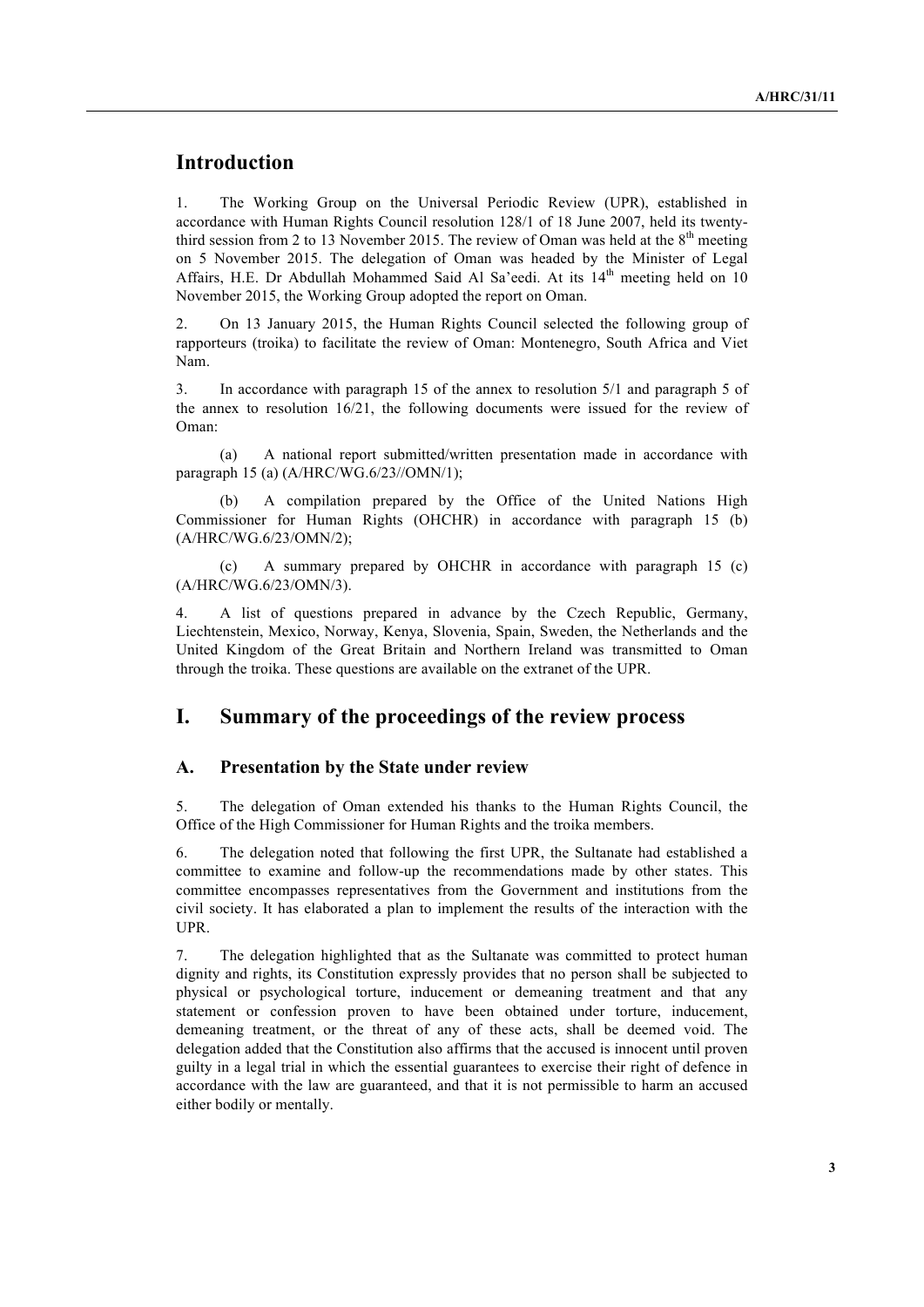8. The delegation stated that the amendments introduced to the Constitution in 2011 had constituted a comprehensive development in the protection, promotion and respect of human rights. In this vein, the Sultanate has agreed in principle to adhere to the following conventions: the International Covenant on Economic, Social and Cultural Rights; the United Nations Convention against Torture and the International Convention for the Protection of All Persons from Enforced Disappearance.

9. According to the delegation, the Sultanate has also agreed in principle to withdraw its reservation to paragraph (4) of article (15) of CEDAW. Furthermore, Oman guarantees, through Articles (11) to (40) of its Constitution, all human rights throughout its three generations. Furthermore, although the Sultanate is not a party to the International Convention on the Protection of the Rights of All Migrant Workers and Members of Their Families, it guaranteed the large majority of rights enshrined in this convention.

10. Regarding the political system in Oman, the delegation noted that it was stable and founded on the rule of law, good governance as well as equality among citizens, and that one of the main principles in the Constitution was the achievement of economic and social development. The delegation also noted that the constitutional amendments gave extensive legislative and regulatory powers to the Council of Oman in order to develop the march of Shura and to affirm the importance of political participation and democratic process. The delegation added that free and transparent elections for the Shura Council had been held lately under the supervision of the High Electoral Commission, as stipulated by the Constitution. The National Human Rights Commission also observed these elections.

11. With regard to the judicial system, the delegation highlighted that it had been reformed and that the Judiciary consequently enjoyed further administrative and financial independence. The Constitution expressly states that the Judiciary shall be independent, its authority shall be exercised by the courts in their different types and hierarchies, and their judgments shall be rendered in accordance with the Law; and that there shall be no power over judges in their ruling except for the Law; and that they shall be irremovable and that it is not permissible for any party to interfere in lawsuits or affairs of justice, and such interference shall be considered a crime punishable by Law.

12. The delegation noted that the Constitution also affirms the freedom of opinion and expression thereof through speech, writing as well as other means of expression and that the Omani legislation enshrined this principle.

13. Regarding the right to education, the delegation stated that it was one of the most important rights and that it had been among the Government's priorities since 1970. The Constitution affirms that education is the cornerstone for the progress of the society and that the State shall work to combat illiteracy, encourage and disseminate sciences, arts, literature and scientific research. The delegation explained that the Sultanate supported the establishment of innovation within the national education goals to enable students to keep abreast of scientific progress especially in the technical field which provides more employment opportunities for the youth.

14. The delegation indicated that the joint United Nations report had noted the progress achieved by the Sultanate in developing the national strategy for the child. The Government has developed a national work plan for the advancement of children in consultation with the civil society and established a commission to prevent ill-treatment of children.

15. The delegation stated that the Sultanate was a leading State in the region when it comes to women's rights. It noted that women had equal opportunities in higher education and in the labour market and that they assumed the highest positions in the State in the capacity of ministers, deputy ministers, ambassadors and members of the Council of Oman, as well as other administrative posts in both the public and private sectors. They have also become active members in the judiciary, police and armed forces. The delegation indicated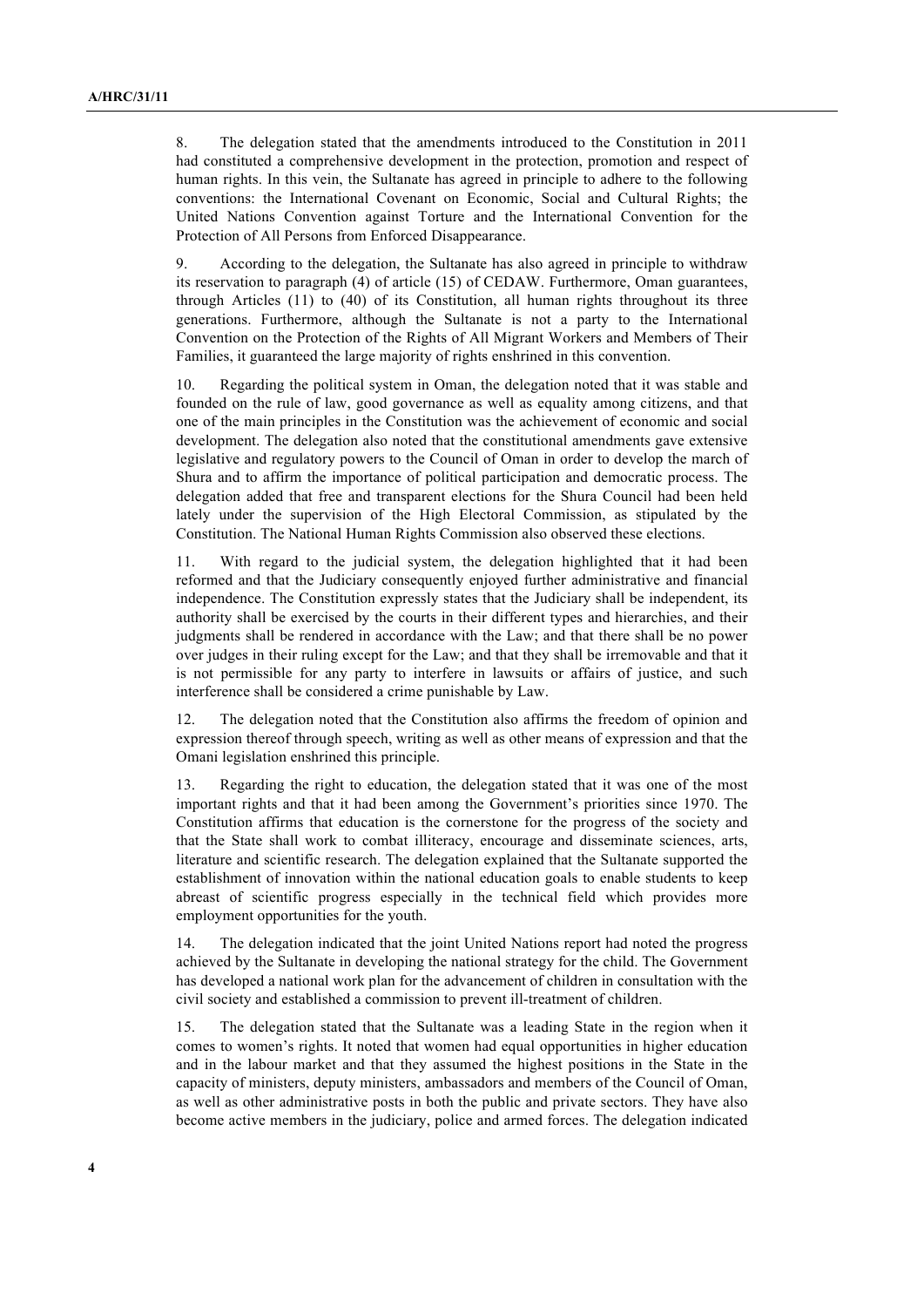that in recognition of women role in society, the Sultanate celebrated the Omani Woman Day on 17th October annually.

16. On the fight against human trafficking, the delegation recalled that Oman was among the first States in the region to have issued a comprehensive law in this area and had established a national commission presided by a personality with the rank of minister. The delegation stated that it had achieved a remarkable progress since its first UPR in 2011 in its strategy to combat human trafficking which was based on four pillars: developing the legislation and rules related to human trafficking; guiding the concerned authorities in relation to the preventive and deterrent measures; providing protection and support to the victims and strengthening the international collaboration to combat human trafficking.

17. The delegation noted that Oman had established a strategy to combat all forms of forced labour by imposing heavy fines on offenders and had increased the number of shelters for women and children victims of sexual exploitation.

18. In the humanitarian field, the delegation indicated that the Sultanate worked on providing foreign financial support to developing countries, and Oman Charitable Organization supported urgent relief operations worldwide when natural disasters strike.

19. The delegation noted that in order to rehabilitate a national staff capable of tackling human rights issues, the National Human Rights Commission trained a national staff in collaboration with the High Commissioner for Human Rights and with many specialised training centres and strived to endorse human rights culture.

20. The delegation stated that the Sultanate permanently emphasised the importance of dialogue between stakeholders in the human rights issues based on the Universal Declaration of Human Rights; the diversity of civilisations and the cultural specificity of each society. Oman makes concrete efforts to consolidate the concepts of coexistence and tolerance through the reinforcement of the principle of respect of religious freedom; in this context, the Sultanate created centres for dialogue between different religions and confessions and established scientific chairs in international universities. The delegation added that tolerance was an inherent characteristic of the Omani society and that the Government ensured religious and intellectual freedom for both citizens and residents.

21. The delegation mentioned that Oman was located in a troubled region, but this does not dissuade it from seeking peaceful resolutions and narrowing the differences to put an end to regional conflicts. This role was noted recently by the Secretary-General who thanked the Sultanate of Oman for its "constructive role" in helping to resolve the conflict in Yemen and in discussing the last developments in the peace process in the Middle-East and Syria.

22. The delegation recalled its firm position in supporting the Palestinian people in their right to self-determination; to establish their State with East-Jerusalem as its capital, side by side with Israel, and to end the oldest occupation in the world.

23. The delegation highlighted that the events that the Arab world had been witnessing had brought a lot of countries to face huge challenges, but Oman had worked to preserve its stability and safety while balancing between adding further rights and freedoms and the dictates of stability and security through wise policies under the leadership of His Majesty the Sultan.

24. The delegation concluded by saying that the Sultanate of Oman would carry on its efforts aiming at the protection and promotion of human rights, and at making of this council a place to advance the human rights away from politicisation and selectivity.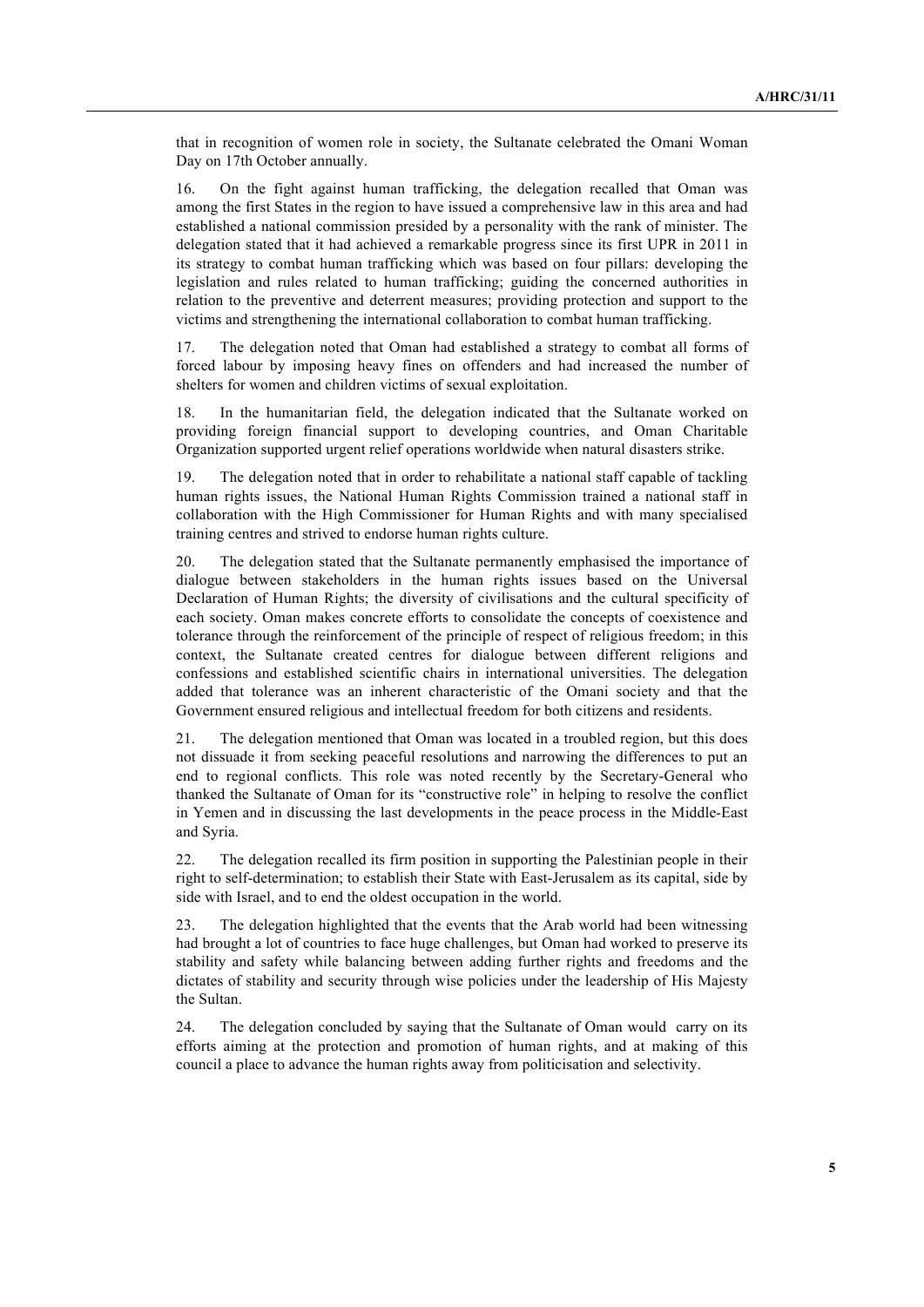## **B. Interactive dialogue and responses by the State under review**

25. Costa Rica was concerned, among others, at the limited representation of women in decision-making positions; lack of independence of the judiciary and restrictions to the freedom of expression and association.

26. Bahrain commended the efforts made by Oman to adopt measures and initiatives to strengthen and protect human rights, in particular through its commitment to fulfil its obligations and pledges.

27. Cyprus welcomed the decision that Oman had agreed in principle to accede to a number of international human rights legal instruments.

28. The Czech Republic appreciated the responses made to some of its advance questions.

29. The Democratic People's Republic of Korea commended Oman for the promotion of the role of women, in particular the fact that women constituted 43 per cent of the workforce in the civil service sector.

30. Denmark was pleased to note that Oman had in principle agreed to accede to the CAT.

31. Qatar valued the developments in promoting and protecting human rights and commended legislative measures, such as the law on children; military judicial law and ratification of treaties.

32. Egypt highlighted the adoption of several national laws and strategies as well as the establishment of institutions for the promotion of human rights.

33. Estonia noted with appreciation the Oman's cooperation with the Special Rapporteur on the right to freedom of peaceful assembly and association and encouraged Oman to fulfil his recommendations.

34. France made recommendations to Oman.

35. While acknowledging the steps undertaken in the protection of the rights of the child and the promotion of the role of women, Georgia encouraged Oman to make more efforts to reach international standards.

36. Germany asked Oman at what state of affairs was the accession to the ICESCR and ICCPR.

37. Ghana was concerned at the reports of discrimination against women; use of excessive force by the police against citizens exercising their rights to freedoms of speech and assembly and conditions of employment of migrant workers.

38. Honduras welcomed the decision to prohibit the female genital mutilation in hospitals. It also acknowledged the national strategy 2016-2025 on the rights of women, persons with disabilities and children.

39. While welcoming the Omani Citizenship Law that enabled Omani women married to foreigners to pass their citizenship onto their children, Iceland was concerned at some provisions that undermined efforts for an equal treatment of all citizens.

40. Brunei Darussalam welcomed laws and legislations enacted to maintain the rights of workers and employers.

41. Indonesia took note that Oman had developed education compulsory up to the completion of the basic level and its commitments to fulfil access to education for all people.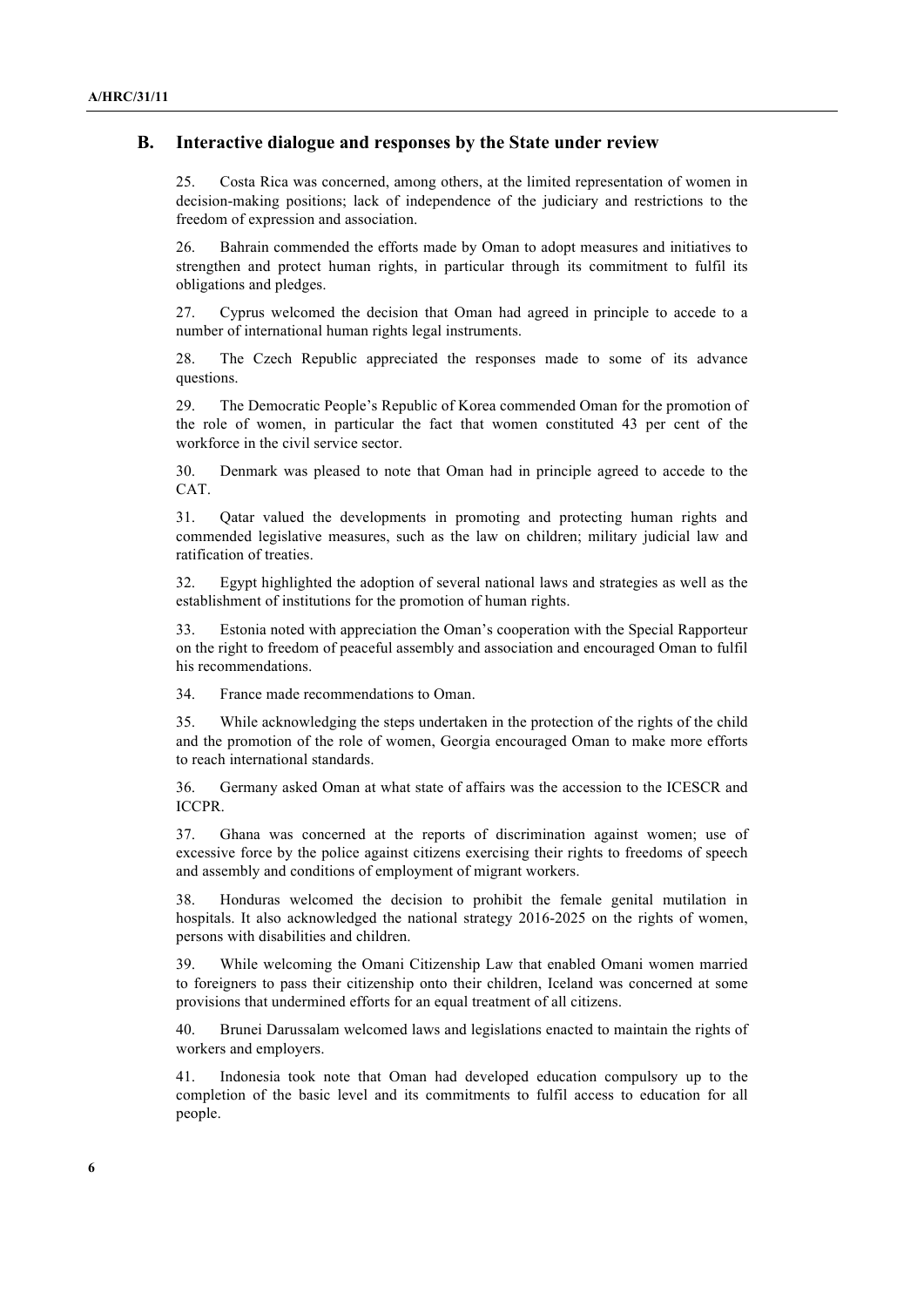42. Iran (Islamic Republic of) appreciated the legislative measures taken by Oman since its first UPR and the positive development in human rights institutions and mechanisms.

43. Iraq commended the human rights achievements since the first review and the efforts in amending national legislation in accordance with the ratified international human rights treaties.

44. Ireland expressed concern at reports of discrimination against women and of arrests of human rights defenders and journalists. It called upon Oman to take further steps to protect and support civil society organizations.

45. Italy welcomed the commitment to ratify ICESCR; ongoing review of the ICCPR, and promulgation of Decrees 22/2014 and 38/2014. It also acknowledged the efforts to strengthen women empowerment.

46. Jordan commended the initiatives and special measures to develop the legislative, institutional and constitutional framework and to establish action plans and special commissions of human rights.

47. Kuwait acknowledged the cooperation with the civil society; ratification of human rights treaties and amendment of the legislation in accordance with the constitution.

48. Latvia encouraged Oman to strengthen its efforts to eliminate discrimination against women, in particular with regards to divorce, inheritance, child custody and legal guardianship of children.

49. Lebanon highlighted the good practice in human rights education and the free and compulsory education, in particular the inclusion of human rights in curricula.

50. Libya commended Oman for the ratification of the Arabic treaty on money laundry and financing terrorism.

51. Malaysia appreciated efforts to combat trafficking and noted the promotion of the rights of persons with disabilities, particularly in education.

52. Maldives appreciated the efforts made in establishing institutional mechanisms focusing on strategies for social work, women and children, and persons with disabilities.

53. Mauritania noted with satisfaction the amendments to Omani nationality law granting additional rights to its holders, and encouraged Oman to comply with its implementation.

54. Mexico welcomed the actions taken to promote a more inclusive education through the adoption of the national strategy for the persons with disabilities.

55. Montenegro asked the delegation to elaborate on the measures that the Government had planned to undertake to prohibit discrimination against women in all areas of life.

56. Namibia commended the adoption of the Children's Act, and increased representation of women in the public and private sectors. It encouraged Oman to increase the participation of citizen in public life.

57. The Netherlands commended Oman for its invitation to the Special Rapporteur on the rights to freedom of peaceful assembly and association.

58. Nigeria commended Oman for the policies and legislation implemented to promote human rights, including citizenship and transparency in the electoral appeal law.

59. While Norway acknowledged that Oman made progress in advancing the status of women, it noted that their status still lagged behind that of men, especially regarding the right to transfer their nationality to children.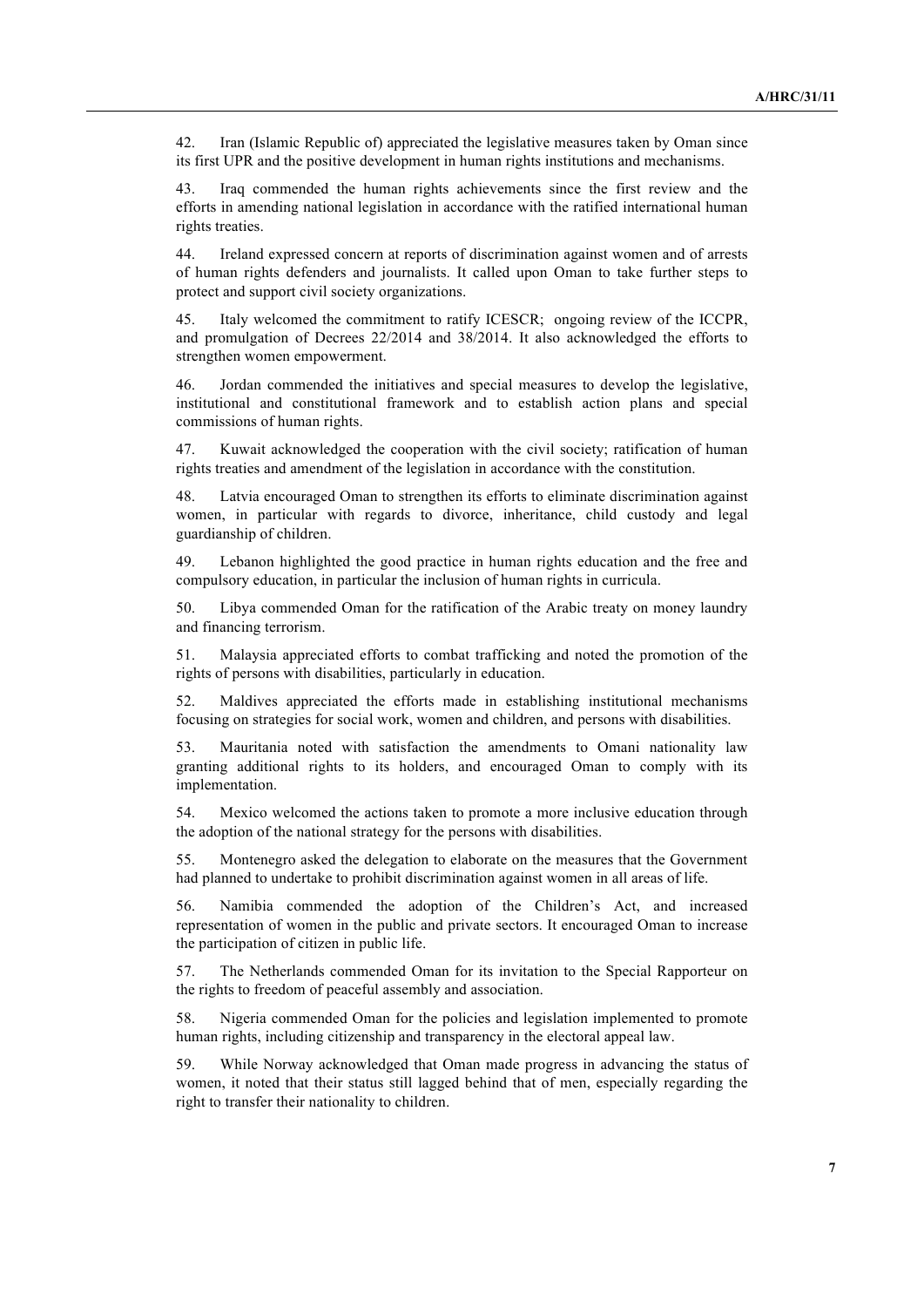60. Panama commended Oman for the development of a national work plan for the implementation of the recommendations that it had accepted during the first UPR.

61. The Philippines encouraged Oman to set up a NHRI compliant with the Paris Principles and urged the Government to continue to ensure the protection of migrant workers.

62. The delegation of Oman stated that the Sultanate's policies, plans and programmes were all devoted to achieve the objectives of sustainable development. The Sultanate works on taking measures to improve social development, as well as on focusing on the concept of development based on partnership, empowerment and equality.

63. The delegation noted that the Sultanate ensured the social protection of children, women and persons with disabilities as well as other vulnerable groups. In this context, the Sultanate ratified a number of international conventions in the field of human rights. In addition, the Sultanate has been working since 2013 on the preparation of a social work strategy.

64. Regarding women's rights, the delegation indicated that women had a privileged position in the Omani society, and played an active role in the economic and social development process in the country. They have the same rights as men according to the constitution.

65. The delegation mentioned that the provision of rehabilitation programmes for persons with disabilities was one of the priorities of the Sultanate in order to develop their potential and their abilities to promote participation and integration in society.

66. In confirmation of its commitments to the International Convention on the Rights of the Child and its two additional protocols, and in reinforcement of the rights of the Child in Oman, the delegation noted that the Government had issued the Child Law in 2014 and had created child protection committees in various governorates of the Sultanate. These committees receive and follow-up on complaints and communications (from individuals, governmental and civil actors) related to any violations of the rights of the Child.

67. With regard to the civil society institutions, the delegation reaffirmed their importance and indicated that their representatives were invited to participate in various committees and conferences.

68. The delegation explained that the cooperation of the Ministry of Manpower with the International Labour Organization and the benefits taken from its technical expertise and practical capacities had contributed in enabling the Sultanate to develop labour legislation, to organise the labour market and to develop programmes and regulations that guarantee the rights of employers and workers.

69. Regarding the expatriate labour force, the delegation stated that it worked on the basis of a contract agreed by the employer and the worker and approved by the official authorities in the Sultanate including some of the embassies of the sending States.

70. The delegation noted that the Sultanate paid great attention to workers and that was reflected by the Labour Law which did not distinguish between man and woman. This law also provides for penalties for those who violate its provisions including workers' rights defined by the Law.

71. The delegation mentioned that the Ministry of Manpower provided various services in order to ensure the application of the Labour Law and the related Ministerial Decisions and the control of the private enterprises through inspection services. It also settles labour disputes, receives complaints and seeks their amicable settlement. In addition, the Ministry ensures that workers receive their wages through the protection of wages system. The delegation added that the Ministry had also issued, by Ministerial Decision 322/2011, the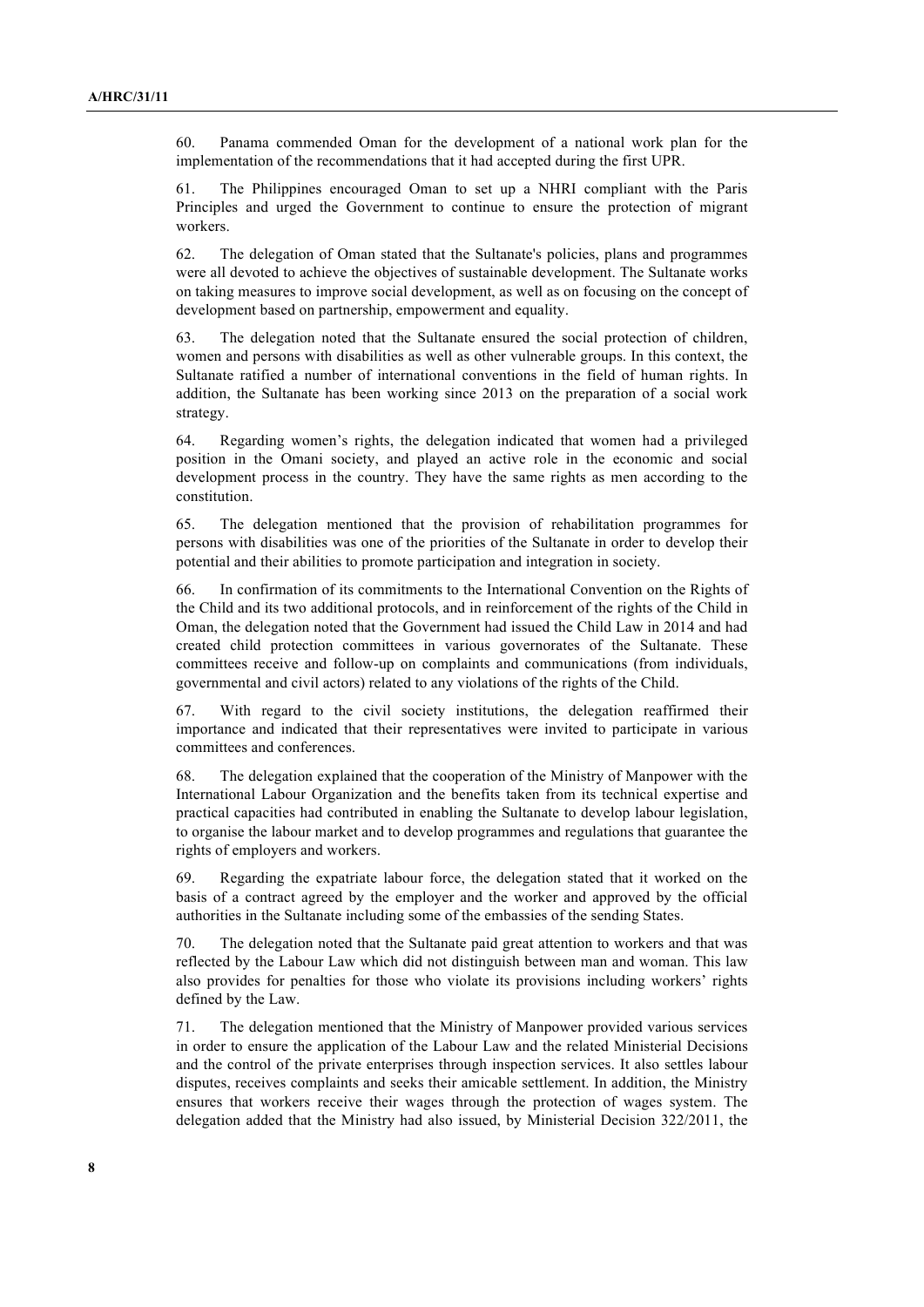Regulation on Safety and Occupational Health Measures in enterprises subject to the Labour Law.

72. On the domestic labour force, the delegation stated that he Sultanate paid utmost attention to this matter. This is reflected by the Ministerial Decision 189/2004 on rules and conditions related to the work of domestic workers; and the Ministerial Decision 1/2011 related to the Regulation of the recruitment of non-Omani domestic workers, whereby the Government regulates the work of offices recruiting expatriate domestic workers in order to guarantee their rights and to prevent trafficking. The delegation added that the Ministry had also established a committee mandated to meet with the embassies of the sending States to find adequate solutions for the difficulties facing domestic women workers and to discuss the situation of the expatriate labour force.

73. The delegation noted that in the event that any worker was subject to exploitation, violence or violation of any of their rights, they were entitled to resort to the competent judicial authorities to seek legal protection. It added that committed to its obligations towards the international labour standards, the Sultanate had signed a memorandum of understanding with the International Labour Organization in 2011 to implement the National Programme for Decent Work.

74. The delegation affirmed Oman's commitment to the implementation of the international labour standards in accordance with its national needs with a view to achieving sustainable development and an equitable labour market for all.

75. Portugal welcomed the efforts made by Oman to consolidate the legal framework for the protection and promotion of human rights but regretted that it still retained the death penalty.

76. Djibouti commended Oman for its efforts in the strengthening of human rights, in particular in targeting the economic growth and improving the living conditions of its population.

77. The Republic of Korea noted with appreciation the withdrawal or modification of the reservations to the CRC and its invitation to the Special Rapporteur on the rights to freedom of peaceful assembly and of association.

78. Saudi Arabia commended Oman for the achievements in education and human rights awareness among different sectors.

79. Senegal welcomed efforts towards the establishment of a compulsory primary education free of charge; the access to healthcare and the new law on transfer of Omani nationality.

80. Sierra Leone noted with appreciation the passing of an impressive number of decrees. It encouraged the implementation of the CEDAW recommendation of ensuring active participation of women in society.

81. Singapore commended Oman's commitment to ensure equal educational opportunities without discrimination and encouraged Oman to continue efforts to develop quality healthcare.

82. Slovakia acknowledged efforts to improve the level of protection of children's rights. It encouraged Oman to explore further ways of intensifying cooperation with other special procedures mandate holders.

83. Slovenia noted positively the withdrawal of reservations to the CRC, and efforts towards the eradication of child labour. It remained concerned at the lack of legal protection of violence against women.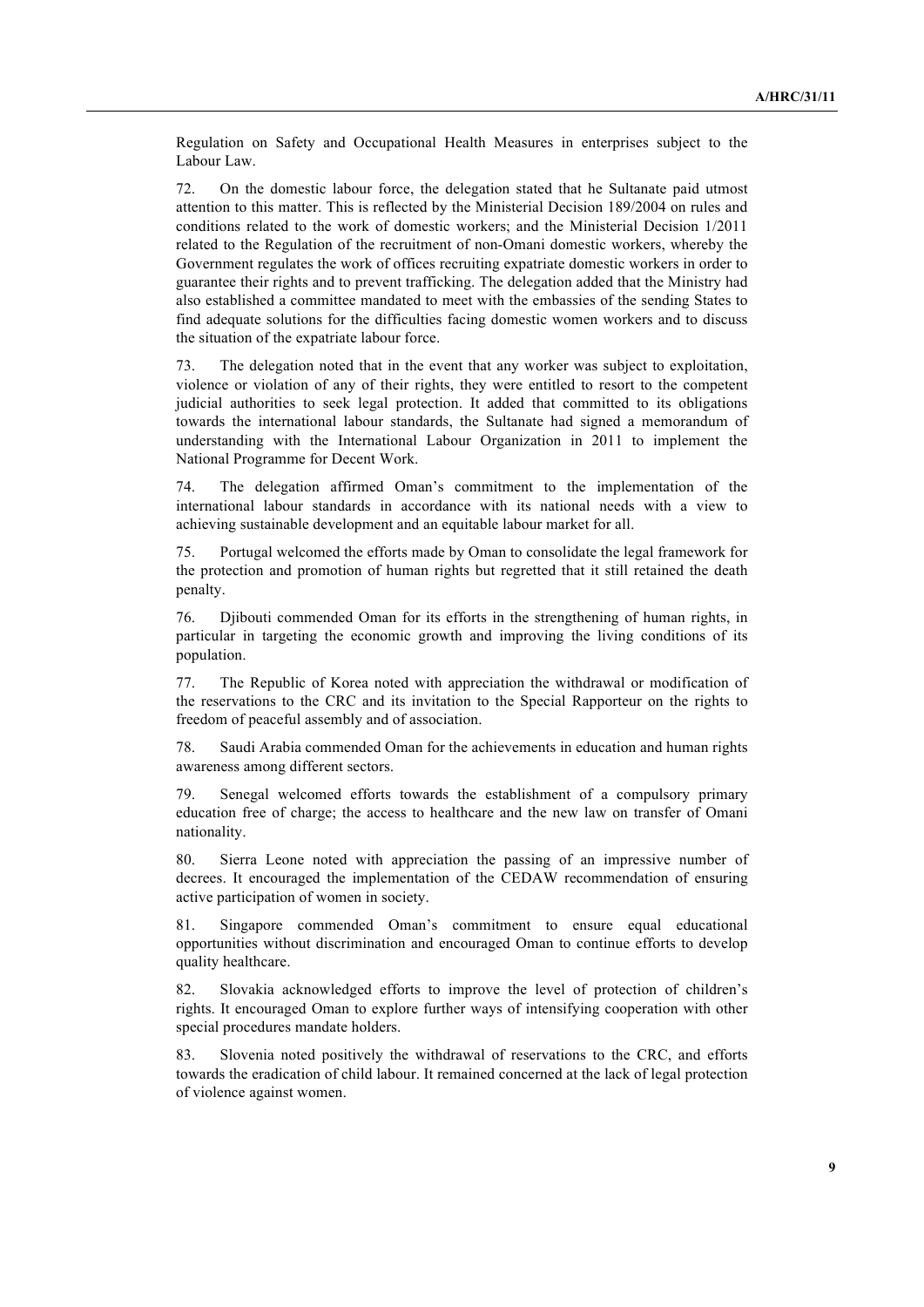84. Spain acknowledged the progress made in the participation of women in the public life and the reforms of the law of nationality. It welcomed the visit of the Special Rapporteur in peaceful assembly and association.

85. Sri Lanka noted the promulgation of the Child Law making education compulsory and free, the Health Vision 2050 including strategies for the advancement of Women and the National Plan for the Elderly.

86. The State of Palestine noticed the efforts in strengthening the judiciary to ensure its independence. It commended Oman for making the education free and compulsory and for incorporating human rights in the curricula.

87. The Sudan commended Oman for the constitutional and legislative institutional changes such as the child law; law on nationality and establishment of the General Directorate for persons with disabilities.

88. Sweden made recommendations to Oman.

89. Switzerland welcomed the absence of executions in Oman for over ten years. It expressed concern about the restriction of rights to freedom of expression and association and peaceful assembly.

90. The Syrian Arab Republic noted that Oman had taken upon itself a humanitarian role of bringing religious and cultures together.

91. Tajikistan noted the measures taken in the area of labour; to improve the situation of families and the education from the prospective of encouraging human rights.

92. Thailand acknowledged the progress made in education, healthcare and social services and welcomed initiatives to promote and empower Omani women.

93. Tunisia noted the adoption of laws to strengthen human rights; the ratification of treaties and the acceptance to accede to additional ones as well as the implementation of the strategy for the empowerment of women and persons with disabilities.

94. Turkey encouraged Oman to continue its efforts for women's rights, particularly through representation in decision-making mechanisms such as the Shura Council.

95. Turkmenistan noted that Oman enhanced the working conditions of expatriate labourers by issuing legislation and regulations.

96. Ukraine noted Oman's elaboration of national strategies and national plans for the advancement of women, childhood and elderly persons, for healthcare and to combat human trafficking.

97. The United Arab Emirates commended Oman for the measures taken to achieve human development, through the adoption of a number of national strategies on women, elderly and children.

98. The United Kingdom of Great Britain and Northern Ireland welcomed the visit of the Special Rapporteur on freedom of assembly and association. It encouraged Oman to grant the NHRC with greater independence.

99. The United States of America remained concerned at the Government's limited efforts to hold forced labour offenders accountable through criminal prosecution, at the continuing restrictions on freedom of expression and at detention of bloggers.

100. The delegation of Oman noted that the Omani legislator guaranteed the freedom of assembly as long as it was peaceful and did not disturb the public order, health and tranquillity to avoid violating others' rights. It explained that law did not criminalise assembly per se unless it constituted an offence to provisions of the law; in the event that an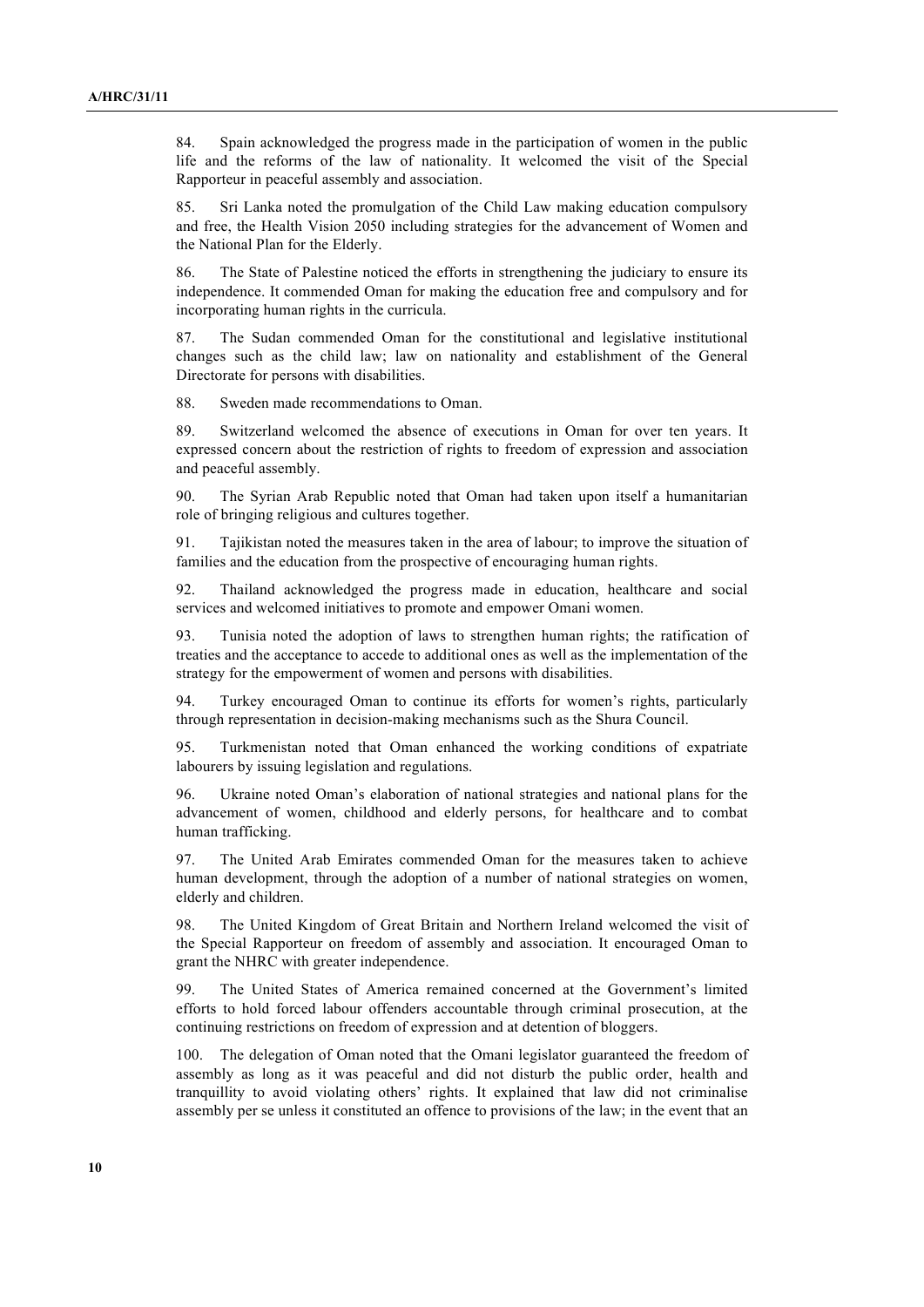offence was committed in this regard, a trial where all legal rights were guaranteed was held.

101. The delegation added that the Omani legislator also guaranteed the freedom of association. Although the Law of Civil Associations promulgated by Royal Decree 14/2000 made the Ministry of Social Development responsible for receiving applications for the registration of civil associations, it requires the Ministry to justify its negative decisions in this regard according to Article 11 of the Law. It also provides the possibility for the associations, whose applications are rejected, to appeal to the Minister within a month from the date of receipt of the refusal decision. In the event that the Minister rejects the appeal, the concerned association has the right to appeal the Minister's decision before the independent Administrative Judiciary Court to verify the validity of the administrative decisions. The delegation stated that the registration of many associations during the recent period in various fields and for various purposes underlines the flexibility and the transparency of the registration procedures.

102. The delegation noted that the Sultanate had a leading experience with regard to integrating human rights in the field of education. It listed the most prominent steps taken in this regard: the issuance of the Child Law which makes education free and compulsory and the implementation of the Arab Plan for Human Rights Education (2009-2014). The plan includes several pillars among which, integrating the concepts of human rights in school curricula, the qualification of staff in the field of human rights' education, and the dissemination of a culture of human rights.

103. With regard to children with disabilities, the delegation mentioned that the Ministry of Education worked on providing equal educational opportunities for all students in the Sultanate without discrimination. It also includes integration programmes for people with mental disabilities and hearing impairment in elementary education. It further provides opportunities for the completion of their university studies. In this context, a group of deaf students –graduates of the school year 2013/2014- was sent to the United States of America and the Kingdom of Jordan to complete their university studies.

104. The delegation noted that the institutions of higher education introduce the concepts of human rights in their cultural programmes. Moreover, advisory student councils of institutions of higher education were launched in the academic year 2014/201128 with the view to promote the practice of the democratic process among students.

105. Uruguay hoped that Oman would soon implement its decision to accede to CAT. It also encouraged Oman to ensure the full independence of the NHRC.

106. Uzbekistan welcomed the national strategies to protect and promote the rights of children, women, the disabled, the elderly as well as awareness raising activities on human rights.

107. The Bolivarian Republic of Venezuela highlighted the adoption of the National Strategy for the Development of Women and the decree on free and compulsory education.

108. Viet Nam noted progress regarding children's rights, women and persons with disabilities, and human rights education.

109. Yemen welcomed Oman's ratification of most of the international human rights instruments and its efforts in promoting the rights of women, children and persons with disabilities.

110. Afghanistan commended the measures aimed at eradication of illiteracy and at ensuring there is no quality gap in education between males and females.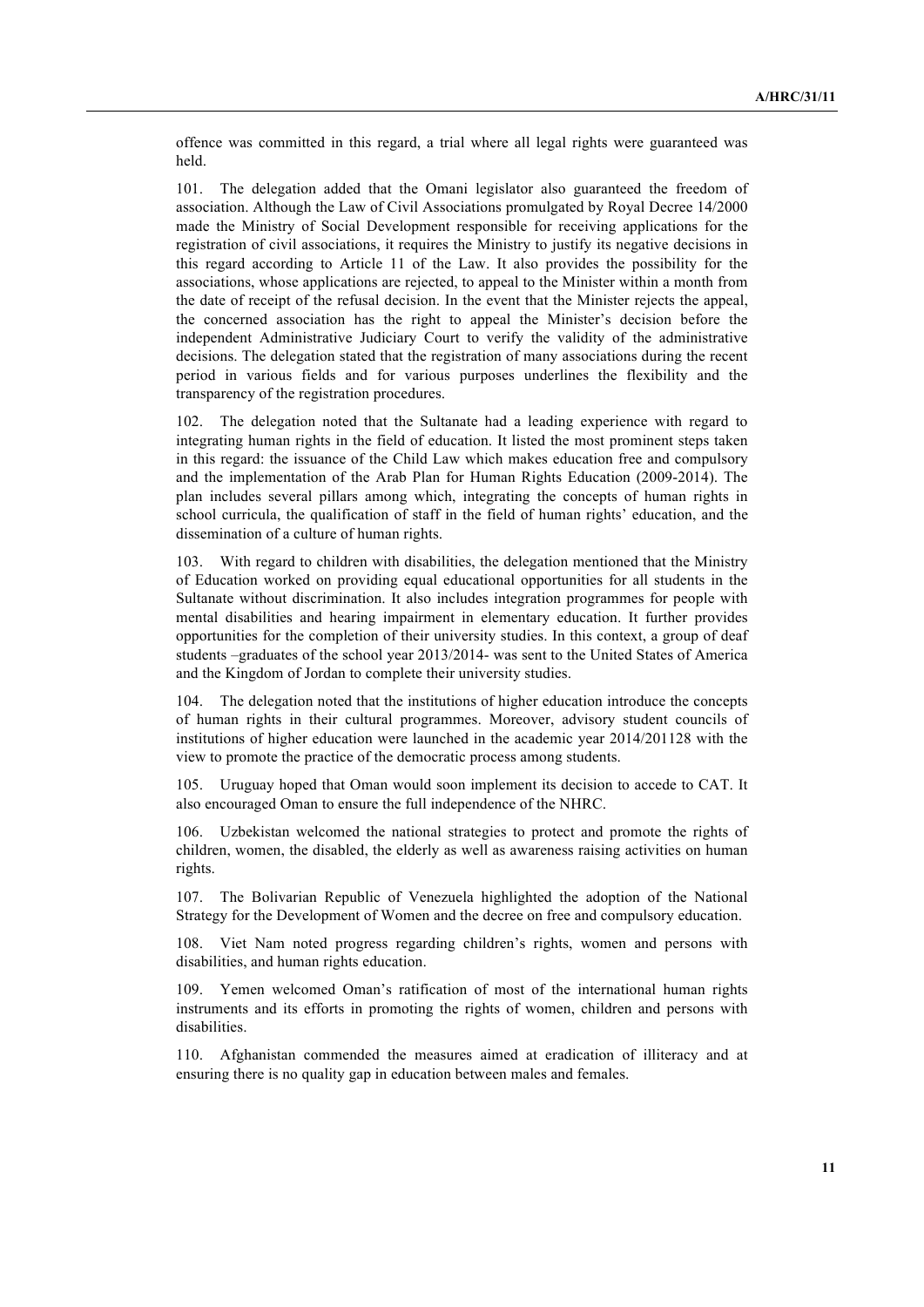111. Algeria noted the adoption and amendments to legislation on the judiciary and the fight against corruption. It welcomed the intention to adopt policies regarding children, women, workers and disabled persons.

112. Argentina congratulated Oman for its national strategy for childhood and the increase of women and girls tuition in all levels of education. It was concerned regarding the lack of free access and the obligatory nature of education.

113. Australia commended the Oman's progress in providing access to education for women and girls. It was concerned at the restrictions to freedom of expression and assembly.

114. Azerbaijan appreciated the establishment of the ministerial steering committee and executive working group to enable Oman to fulfil its commitments vis-à-vis human rights mechanisms.

115. Cuba highlighted the progress made by Oman in the health care system and the guarantee of a universal access to quality education.

116. Bangladesh appreciated the adoption of laws and regulations to develop the labour market in a manner consistent with national requirements and international labour standards.

117. Bhutan noted the steps taken by Oman to address the rights of all children through the promulgation of Children's Act. It also appreciated the policy of providing universal education.

118. Brazil praised Oman for providing financial contributions to OHCHR. It also encouraged Oman to ensure that its NHRC complied with the Paris Principles.

119. India commended Oman for its achievements in the fields of health and education and encouraged Oman to continue to take additional measures for promoting gender equality.

120. Burundi congratulated Oman for the measures taken for ensuring the independence of the judiciary, for its policy on free education and on human rights education.

121. Canada welcomed efforts to strengthen the participation of women during the Shura Council elections and the establishment of a committee to monitor Oman's compliance with CEDAW. It expressed concern at limits imposed on freedom of opinion and expression.

122. Chad noted the legislation and measures taken by Oman such as the nationality law; labour law; inclusion of human rights in policies and programmes as well as free and compulsory education.

123. Chile was concerned at the discrimination against women in Oman.

124. China commended Oman for the formulation of strategic plans to promote the right to health of women, children, persons with disabilities and other vulnerable groups. It positively noted the drop of illiteracy rates and fairness in education.

125. Comoros congratulated Oman for the progress in the elimination of all forms of discrimination against women, including education and training, and access to decisionmaking positions.

126. Morocco welcomed the efforts to enshrine the foundations of the rule of law through judicial reforms, and adoption of the law on transmission of nationality to children for women with foreign husbands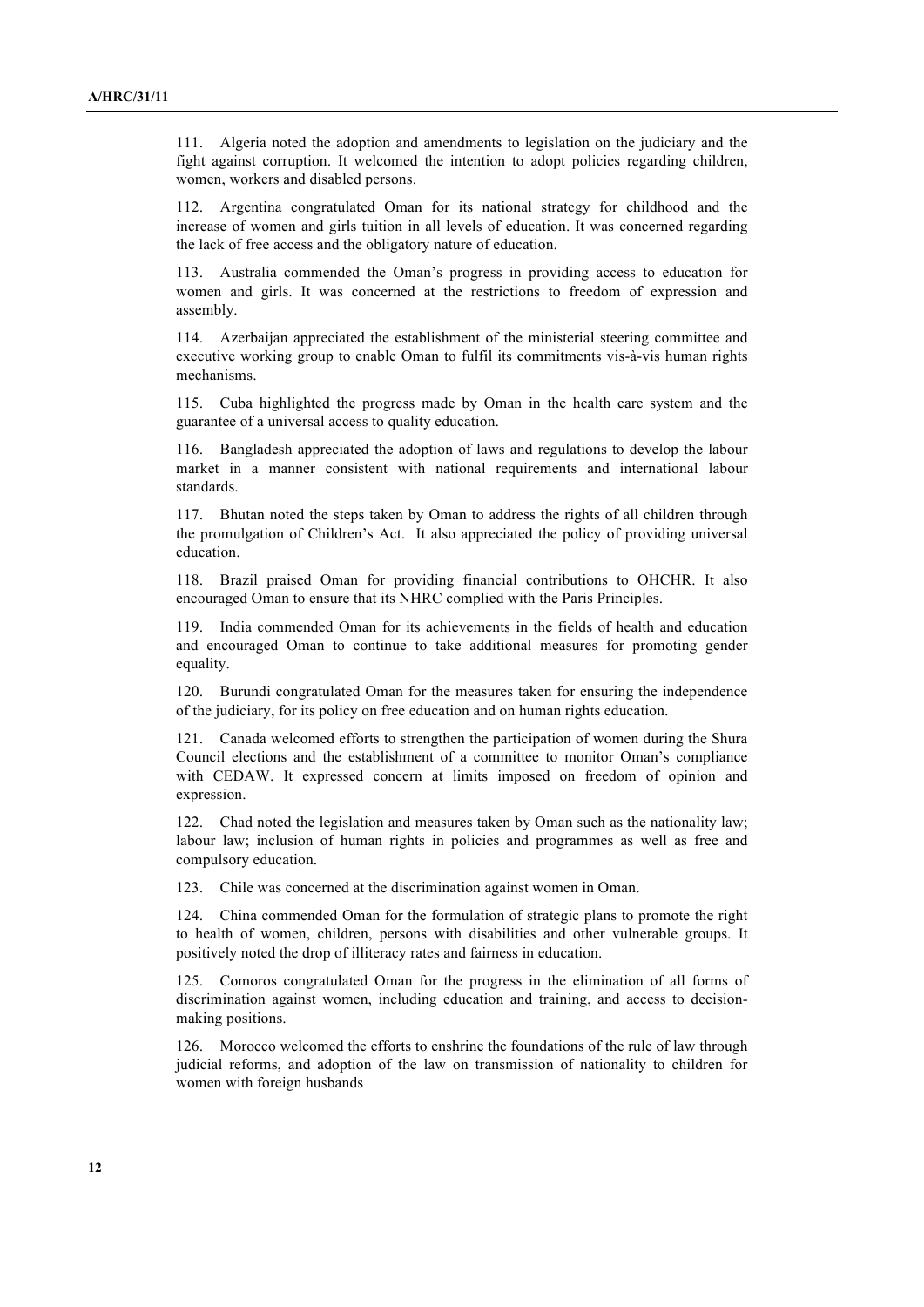127. In conclusion, the delegation of Oman thanked all delegations for their statements and for their recommendations in order to promote and protect human rights. It assured that all the recommendations would be taken into consideration and that all the competent authorities would be consulted.

## **II. Conclusions and/or recommendations\*\***

128. **The following recommendations will be examined by Oman which will provide responses in due time, but no later than the 31st session of the Human Rights Council in March 2016:**

128.1. **Speed up the accession to the international human rights instruments that were approved in principle and take the necessary measures to apply their provisions (Algeria);**

- 128.2. **Ratify the outstanding human rights treaties (Slovenia);**
- 128.3. **Ratify the two 1966 Covenants and their Optional Protocols (Italy);**

128.4. **Ratify the ICCPR (Australia) (Costa Rica) (Montenegro) (Slovakia) (Slovenia) (United Kingdom of Great Britain and Northern Ireland), (Uruguay);**

- 128.5. **Ratify the ICCPR without reservations (Germany) (Switzerland);**
- 128.6. **Accede to the ICCPR (Canada);**
- 128.7. **Consider ratifying the ICCPR (Ghana);**
- 128.8. **Consider acceding to the ICCPR (Republic of Korea);**

128.9. **Continue to positively consider the accession to the ICCPR (1966) (Viet Nam);**

- 128.10. **Sign and ratify ICCPR (Sierra Leone);**
- 128.11. **Sign and ratify ICCPR-OP 2 (Sierra Leone);**
- 128.12. **Accede to the ICCPR-OP 2 (Australia) (France);**
- 128.13. **Ratify the ICCPR-OP 2 (Portugal);**

128.14. **Ratify the ICCPR-OP 2, aiming at the abolition of the death penalty (Montenegro);**

128.15. **Consider ratification of the ICCPR and its Optional Protocol (Namibia);**

- 128.16. **Ratify the ICESCR (Australia) (Slovakia) (Slovenia);**
- 128.17. **Accede to the ICESCR (Canada);**
- 128.18. **Ratify the ICESCR without reservations (Germany);**
- 128.19. **Sign and ratify ICESCR (Sierra Leone);**
- 128.20. **Consider ratifying the ICESCR (Ghana);**
- 128.21. **Consider acceding to the ICESCR (Republic of Korea);**

<sup>\*\*</sup> Conclusions and recommendations will not be edited.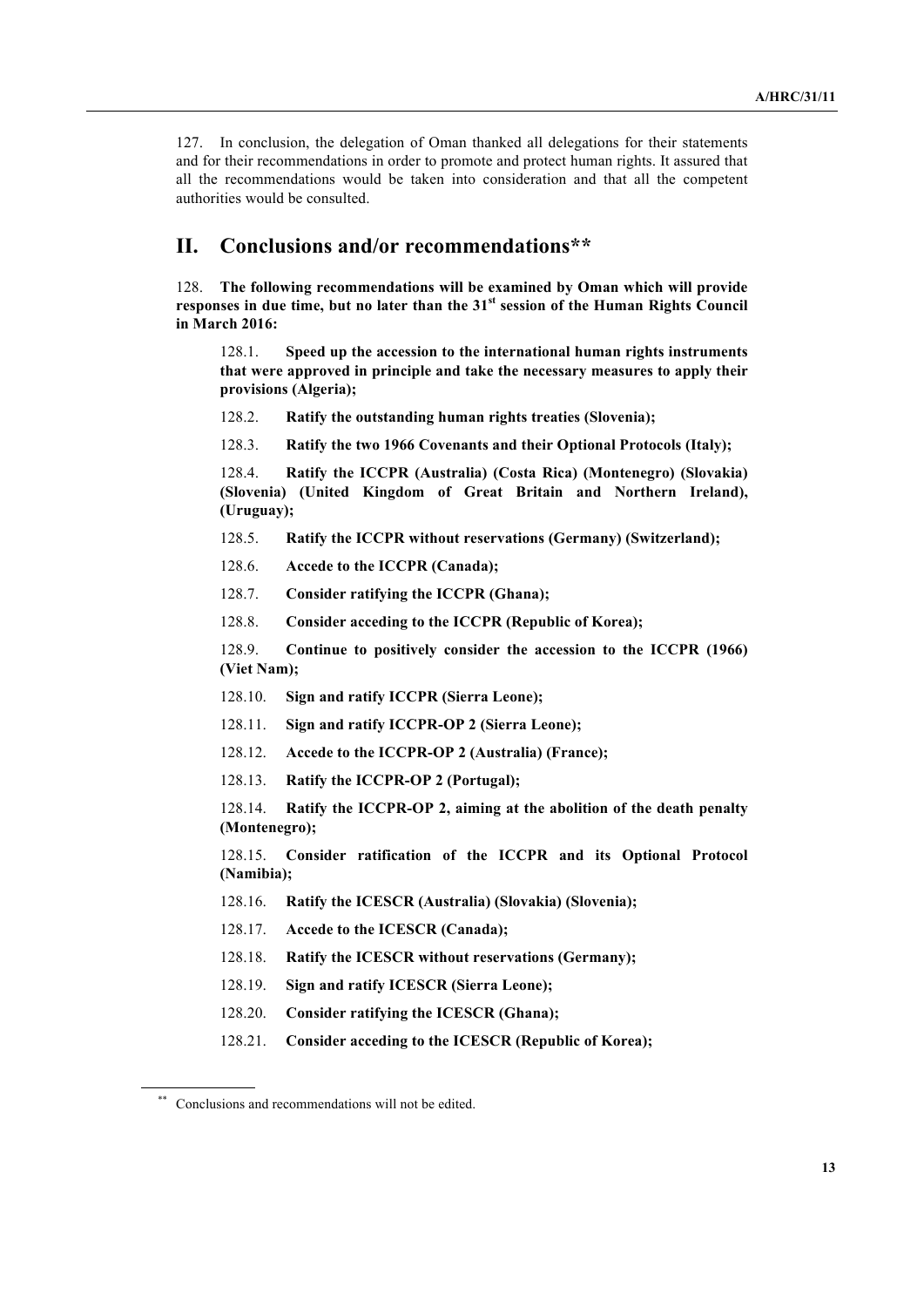128.22. **Pursue the necessary procedure to accede to the ICESCR (1966) (Viet Nam);**

128.23. **Take the necessary measures to accede to the ICESCR of 1966 (Jordan);**

128.24. **Take all appropriate actions in order to become a party to the ICESCR (Cyprus);**

128.25. **Expedite the domestic legal procedures required for early ratification of ICESCR (India);**

128.26. **Ratify the ICESCR and its Optional Protocol (France) (Portugal);**

128.27. **Ratify the CAT (Canada) (France) (Slovakia);**

128.28. **Ratify the CAT, as previously recommended (Denmark);**

128.29. **Ratify the CAT without reservations (Germany) (Switzerland);**

128.30. **Sign and ratify the CAT (Sierra Leone);**

128.31. **Pursue the necessary procedure to accede to the CAT (1984) (Viet Nam);**

128.32. **Take all appropriate actions in order to become a party to the CAT (Cyprus);**

128.33. **Consider ratification of the CAT and its Optional Protocol (Namibia);**

128.34. **Ratify the CAT and its Optional Protocol (Slovenia) (Portugal);**

128.35. **Ratify the OP-CAT (Denmark);**

128.36. **Withdraw its reservations to the CEDAW, as supported by Oman during its first cycle Universal Periodic Review (Netherlands);**

128.37. **Take all necessary measures to officially withdraw the reservation from paragraph 4 of article 1128 of the CEDAW (Djibouti);**

128.38. **Lift its reservations to paragraph 4 of Article 1128 of the CEDAW, not only in practice but also in its legislation (Burundi);**

128.39. **Ratify the OP-CEDAW (France) (Turkey);**

128.40. **Consider the possibility to accede to the OP-CEDAW (Panama);**

128.41. **Withdraw the remaining reservations to the CRC and to the Optional Protocols to the CRC ratified by Oman (Estonia);**

128.42. **Ratify the ICCPED (Argentina);**

128.43. **Ratify the OP-CRPD (Slovenia);**

128.44. **Accede to the ICRMW (Nigeria);**

128.45. **Ratify the human rights instruments to which it is not yet Party, in particular ICRMW (Honduras);**

128.46. **Consider accession to the ICRMW and ILO Convention 189 (Philippines);**

128.47. **Ratify the Convention relating to the Status of Refugees and its Protocol (France);**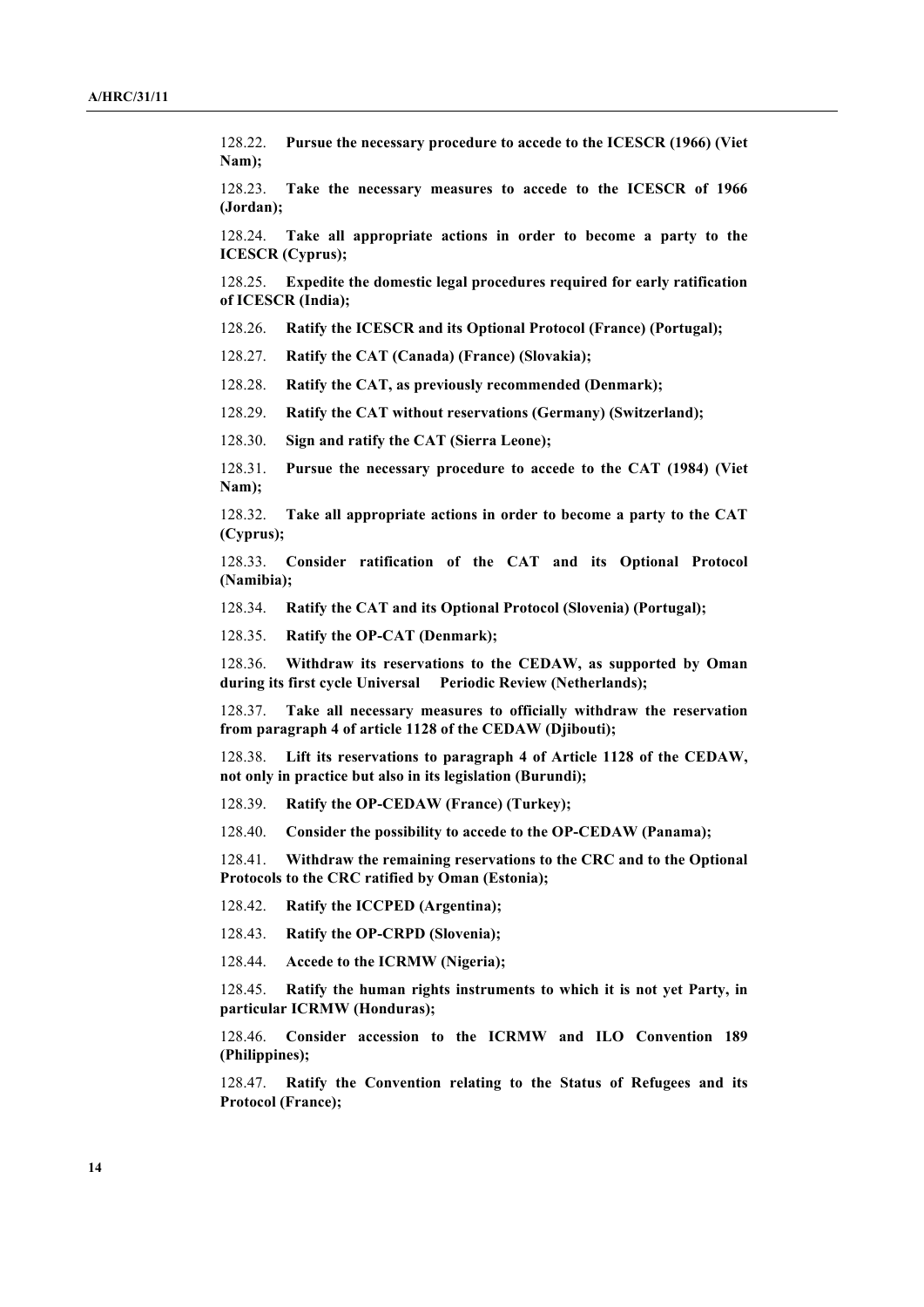128.48. **Ratify the Convention relating to the Status of Stateless Persons (France);**

128.49. **Ratify the Rome Statute of the ICC (Chad) (France);**

128.50. **Take all necessary measures towards ratifying the Rome Statute of the ICC (Cyprus);**

128.51. **Ratify and fully align its national legislation with the Rome Statute of the ICC (Latvia);**

128.52. **Ratify the Rome Statute that it signed on 20 December 2000 (Switzerland);**

128.53. **Ratify and fully align its national legislation with the Rome Statute of the ICC, and accede to the Agreement on Privileges and Immunities of the Court (Estonia);**

128.54. **Ratify the Rome Statute of the ICC and implement it fully at national level and accede to the Agreement on Privileges and Immunities of the Court (Slovakia);**

128.55. **Ratify and fully align its national legislation with the Rome Statute of the ICC (Portugal);**

128.56. **Ratify ILO Conventions No. 87 and 98 (Slovenia);**

128.57. **Accede to the International Labour Organization (Nigeria);**

128.58. **Accede to the ILO Convention No.189 on Domestic Workers (Senegal);**

128.59. **Ratify the different ILO Conventions on the labour market (Chad);**

128.60. **Continue improving the protection of labour rights, in particular regarding foreign and domestic workers, by ratifying and implementing ILO Convention No. 189 "Concerning Decent Work for Domestic Workers" (Germany);**

128.61. **Increase the participation of its citizens in governance in line with the pledge in the previous round of the UPR and support the National Human Rights Commission by ratifying and implementing ILO Convention No. 87 regarding Freedom of Association and Protection of the Right to Organize (Sweden);**

128.62. **Ratify the Convention against Discrimination in Education (Afghanistan);**

128.63. **Seek means and guarantees to apply the provisions of the Basic Law of the State and its amendments (Syrian Arab Republic);**

128.64. **Continue strengthening domestic legislation in light of recognized international human rights standards, including the CRC (Iran (Islamic Republic of));**

128.65. **Include an explicit provision in the Omani domestic legislation on prohibition of discrimination against women in all areas of life, including in the private sphere (Portugal);**

128.66. **Put in place policies, legal frameworks and executive actions for human development and empowerment of women (Costa Rica);**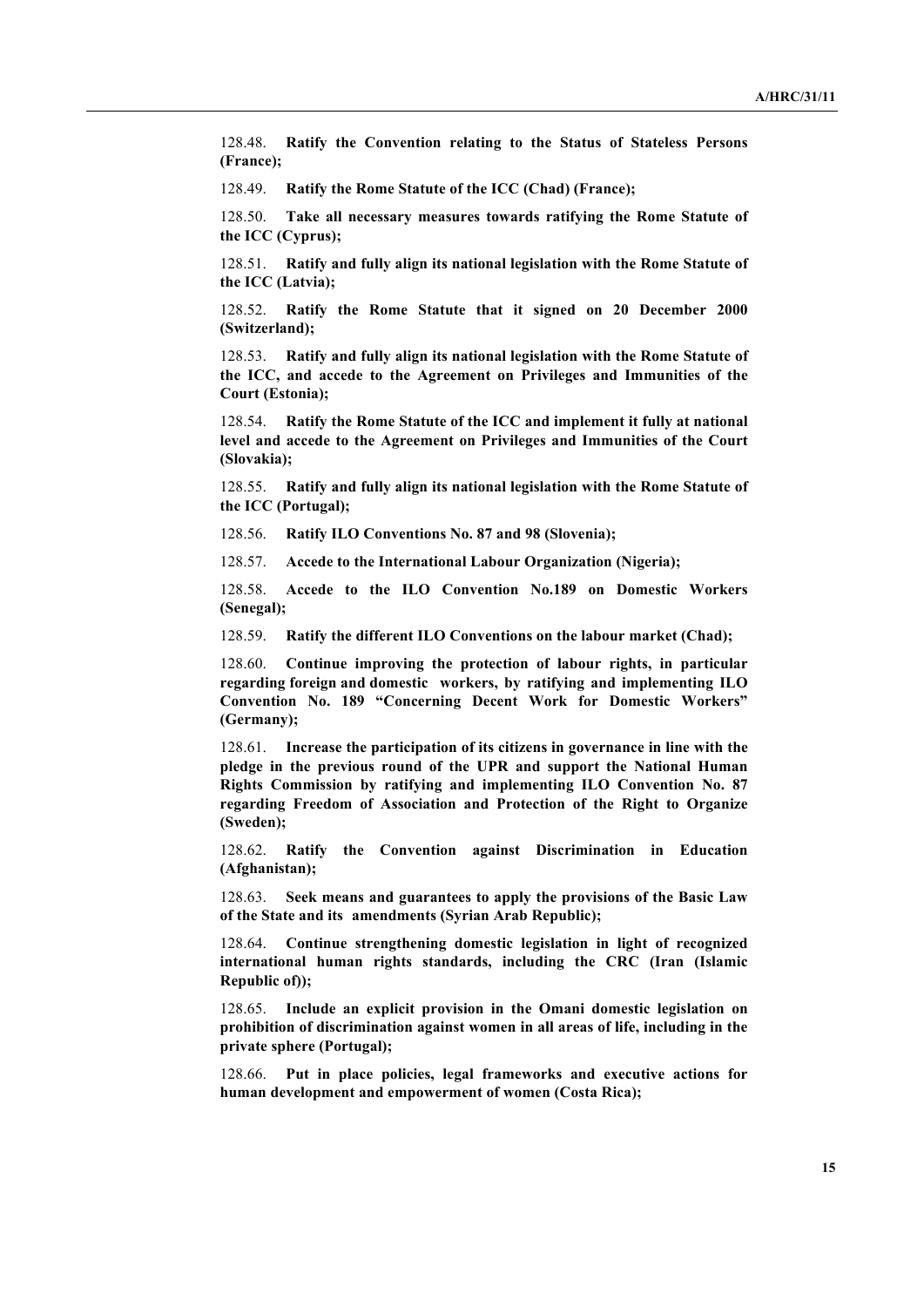128.67. **Further revise the current legislation on personal status, nationality, employment and education in order to reinforce non-discrimination against women (Italy);**

128.68. **Consider amending its domestic laws to grant Omani women equal rights with men with regard to transmission of their nationality to their children, as previously recommended (Republic of Korea);**

128.69. **Review its Nationality Law in order to ensure that an Omani mother has the right to confer the Omani citizenship to her children without discrimination (Portugal);**

128.70. **Take further measures to eradicate discrimination against women, as prescribed by Article 17 of the Omani Basic Stature of the State, as well as by positive remarks made during the previous round of the State, as well as by the positive remarks made during the previous round of the UPR in 2011, by considering the withdrawal of its reservation to Article 9 of the CEDAW and allowing women to pass on their citizenship to their children in the same manner as men (Sweden);**

128.71. **End discrimination against women and girls in accordance with CEDAW and allow women to pass their nationality in an equal manner with men (Iceland);**

128.72. **End discrimination in law and practice against women and girls, including by allowing women to pass their nationality onto their children in an equal manner with men (Ireland);**

128.73. **Modify the law on citizenship to grant women the right to transmit the Omani nationality to their children (France);**

128.74. **Amend the provisions of the Nationality Law to ensure that women are granted equality with men in conferring nationality to their children (Canada);**

128.75. **Adopt legal measures to ensure equality between men and women regarding nationality rights (Chile);**

128.76. **Take active steps to amend or repeal all discriminatory provisions that prevent women acquiring, retaining and transferring citizenship on equal basis with men and ensure the effective implementation of the provisions of the CEDAW (Namibia);**

128.77. **Take further concrete measures to advance the personal status of women, including their right to transfer nationality to their children (Norway);**

128.78. **Revise Omani Nationality Law, to guarantee citizenship for children born to non-Omani fathers (Sierra Leone);**

128.79. **Amend the Nationality Code to eliminate the possibility that the withdrawal of the Omani nationality would lead to cases of statelessness (France);**

128.80. **Take steps to eliminate violence against women and include in the legislation an explicit prohibition on discrimination against women (Mexico);**

128.81. **Adopt legislation to prevent and combat violence against women and domestic violence (Italy);**

128.82. **Pass a law to criminalize violence against women explicitly (Chile);**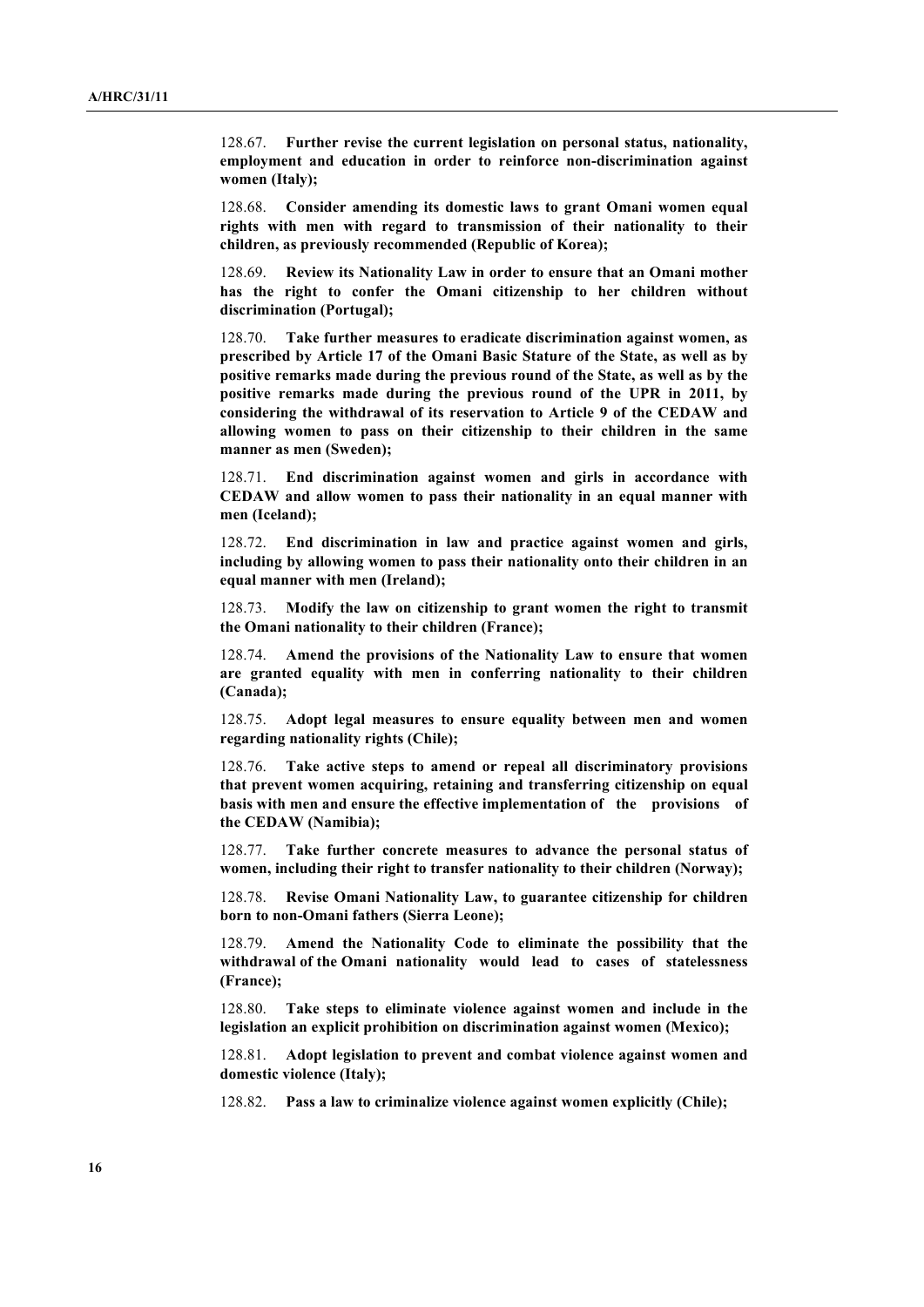128.83. **Ensure by law the effective protection of women against genderbased violence, including domestic violence, sexual harassment, and marital rape (Slovenia);**

128.84. **Continue to make efforts to eliminate FGM by enacting legislation which prohibits this practice and adopt a National Action Plan to increase awareness among women of the harmful consequences of the FGM practice (Italy);**

128.85. **Consider withdrawing reservations to CEDAW and to adopt and implement specific legislation to prevent and counter violence against women, including domestic violence, and to create an institutional framework dedicated to receiving complaints, to ensuring the effective protection of women who suffered or are at the risk of suffering from violence and to provide compensation and accountability against perpetrators (Brazil);**

128.86. **Further ensure, in accordance with the positive stated ambitions in the previous round of the UPR and Omani practice, the well-being of Omani girls by formally and explicitly encode the prohibition against female genital mutilation into the Child Law, accompanied by a public information campaign (Sweden);**

128.87. **Continue efforts to close the gender gap, especially in workforce participation and equality before the law (Australia);**

128.88. **Strengthen its efforts to ensure that youth and children who come into contact with the justice system enjoy adequate protection and are subject to courts specialized in juvenile justice (Thailand);**

128.89. **Undertake a process with a view to repealing the legislation that criminalizes homosexuality and adopt measures to combat discrimination on the ground of sexual orientation (Mexico);**

128.90. **Safeguard the right to opinion and speech, as prescribed by Article 29 of the Omani Basic Statute of the State, by reviewing current legislation and working towards specifying its limits and boundaries in a clear and consistent manner (Sweden);**

128.91. **Adopt and implement a national legislation with the view to provide public access to information including governmental information (Ukraine);**

128.92. **Revise its Law to Counter Information Technology Crimes to protect online expression and allow internet access without blocking content (United States of America);**

128.93. **Reform civil society laws to establish a streamlined legal framework through which independent organizations can register, and to allow these organizations to accept assistance and contributions from foreign sources (United States of America);**

128.94. **Continue its efforts to enhance the working conditions of expatriate labourers by issuing legislation and regulations to promote and protect the rights of expatriate workers in Oman Labour Law (Turkmenistan);**

128.95. **Consider participating in solving the problems of refugees from Middle East region that are forced to seek asylum abroad. In this regard, elaboration of the national legislation on refugees could be advisable (Ukraine);**

Recommend that the National Committee to Combat Human **Trafficking carry out further efforts to implement its mandate, taking into**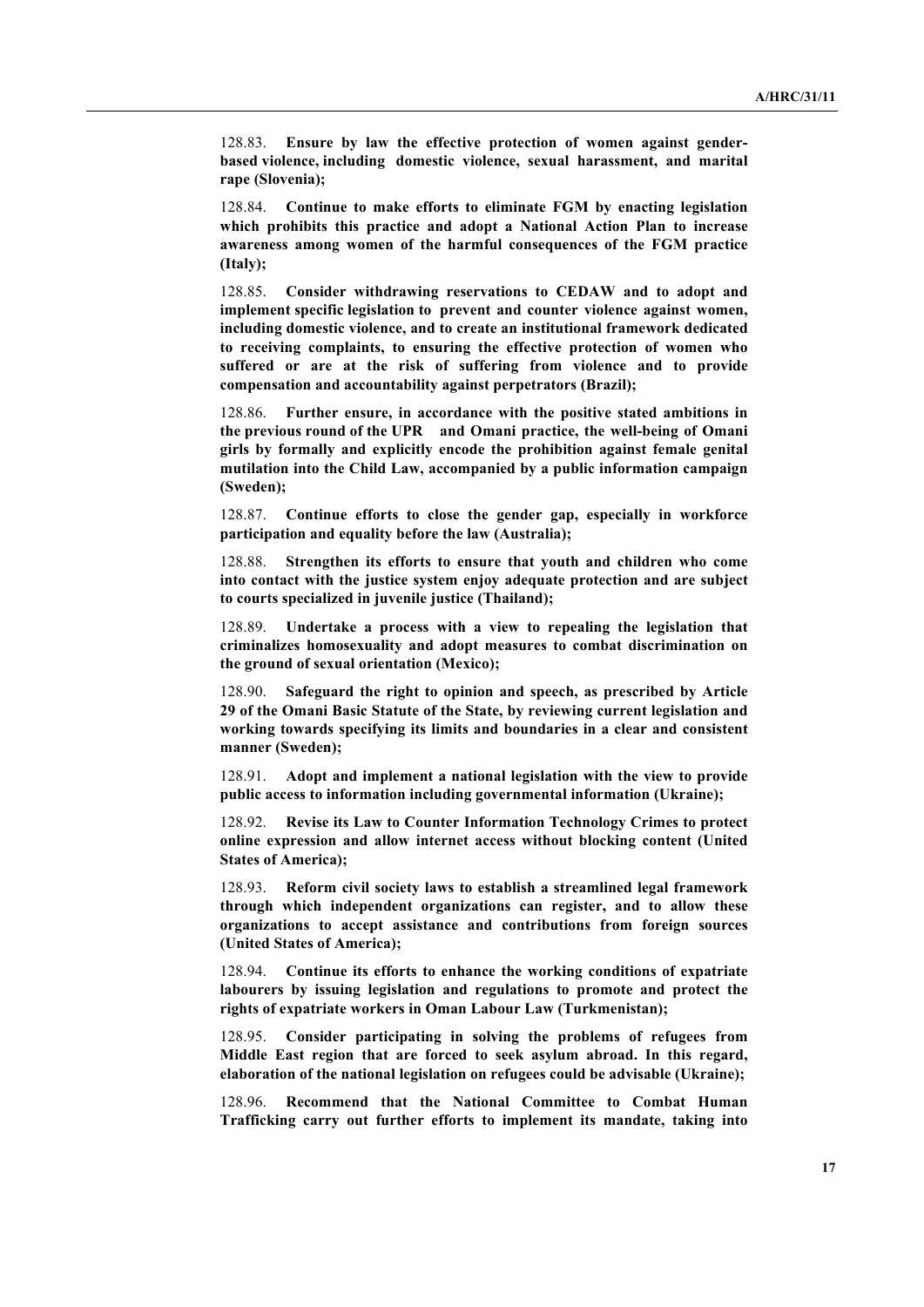**account the standards contained in the international and regional conventions to which Oman is a party (Qatar);**

128.97. **Allow the National Human Rights Commission to function in an independent manner in full compliance with the Paris principles (Ghana);**

128.98. **Ensure the National Human Rights Institution that is in full compliance with the Paris Principles and has a broad and inclusive human rights mandate (Sierra Leone);**

128.99. **Reform the status of the National Commission of Human Rights in line with the Paris Principles, thereby guaranteeing its independence (Spain);**

128.100. **Ensure the institutionalization of an independent national human rights commission in accordance with the Paris Principles (Chile);**

128.101. **Continue the significant reforms that have been already implemented to enable the National Human Rights Commission to be in conformity with the Paris Principles (Comoros);**

128.102. **Continue forward with the humanitarian efforts undertaken by the Omani Charitable Organization (United Arab Emirates);**

128.103. **Continue efforts to develop laws and legislation to bring them in line with international texts and strengthen efforts in education (Morocco);**

128.104. **Develop a mainstreaming strategy for women's rights, to be applied to policies in all fields, with a view to ensure gender equality (Turkey);**

128.105. **Continue to strengthen its policies and programmes for enhancing women's rights, empowerment and equality in accordance with its sociocultural and national context (Bangladesh);**

128.106. **Continue to adopt policies and legislations to guarantee the equality for women in all spheres and that they benefit of judicial remedies against any discriminatory practice or violence (Honduras);**

128.107. **Adopt concrete policy measures to eradicate the clandestine practice of female mutilation and to allocate human and financial resources to relevant authorities to succeed (Honduras);**

128.108. **Redouble efforts to effectively end the practice of female genital mutilation, in line with recommendations by the CRC Committee (Slovenia);**

128.109. **Continue to carry out various programs for the advancement of the status of women and children in the Sultanate (Bahrain);**

128.110. **Continue its positive measures in the advancement of women and children in the country including by ensuring effective implementation of its policies and programmes (Malaysia);**

128.111. **Enhance its awareness raising campaign to combat negative stereotyping against women and prohibit violence against women (Malaysia);**

128.112. **Intensify the efforts and the measures taken to protect women rights in an effective way which corresponds with the culture of the society (Saudi Arabia);**

128.113. **Establish a coordinated general strategy on gender issues in all public institutions (Chile);**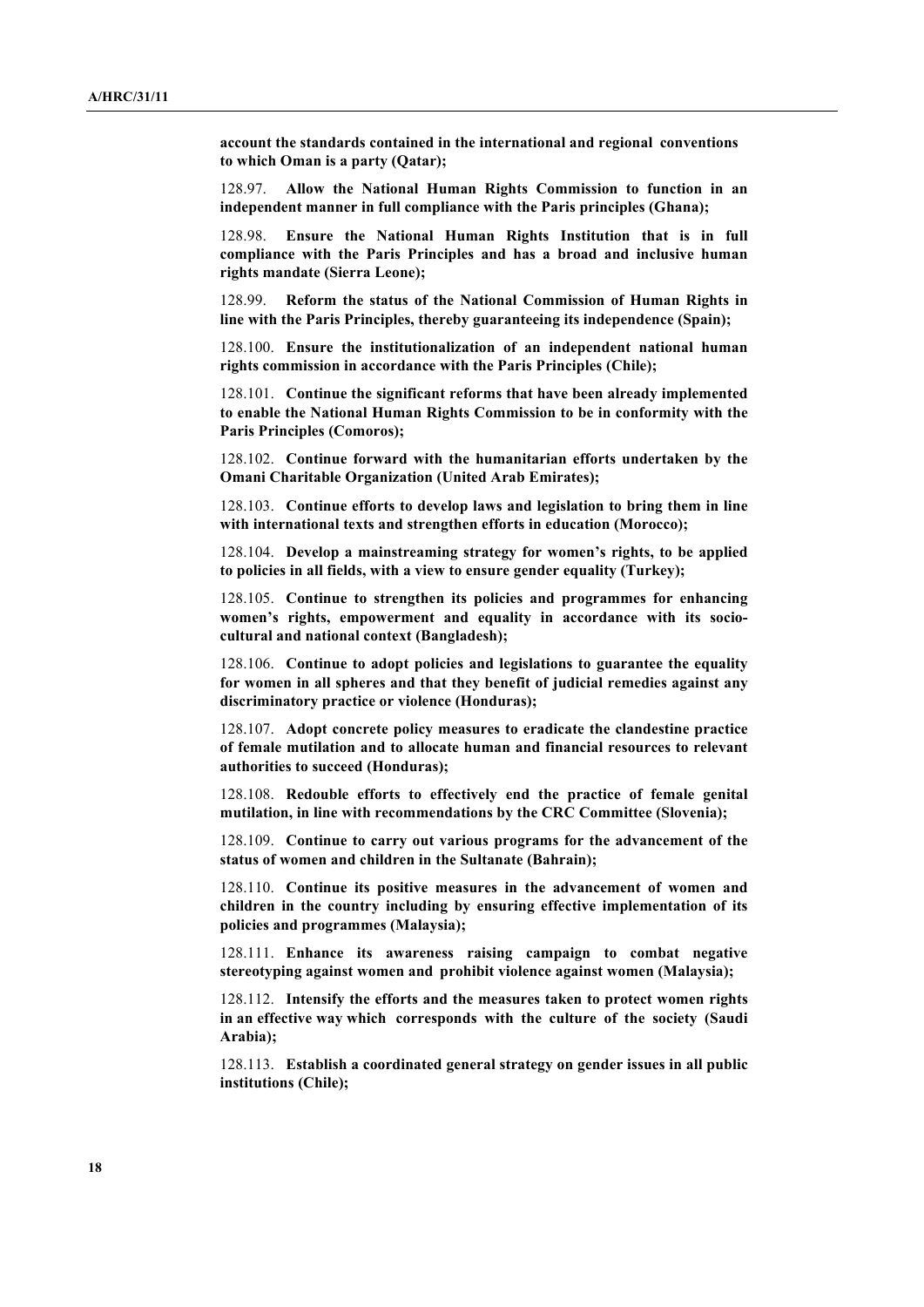128.114. **Continue including young people in the democratic process through the commission established for this purpose (Democratic People's Republic of Korea);**

128.115. **Continue to seriously combat trafficking in persons, implementing legislation in this area, the National Plan against Trafficking in persons (2008- 2016), the on-line police system to receive complaints of victims of trafficking in persons and to fight this plight (Cuba);**

128.116. **Implement what came in the women's and children's strategies, and the development of policies and programs that promote these two issues (Kuwait);**

128.117. **Continue strengthening practical measures to bring about effective implementation of the Children's Act (Bhutan);**

128.118. **Thoroughly implement the Child Law and strengthen awarenessraising campaigns to promote children's rights (Slovakia);**

128.119. **Ensure effective monitoring on the electronic wage protection system at national level and extend its implementation to all companies based in Oman (Turkey);**

128.120. **Continue to address the challenges which impede progress in human rights (Cuba);**

128.121. **Pursue the strengthening of the capacity-building of country's qualified specialists and managers working in the human rights field (Viet Nam);**

128.122. **Raise the level of human rights awareness among members of society (Bahrain);**

128.123. **Enhance its efforts to promote and raise awareness of the culture of human rights (Sudan);**

128.124. **Launch media campaigns to raise awareness of human rights (State of Palestine);**

128.125. **Continue raising awareness of the culture of human rights (Lebanon);**

128.126. **Exchange information and opinions with States to achieve the best practices on human rights issues (Kuwait);**

128.127. **Continue its engagement with the human rights mechanisms of the UN for the protection and promotion of human rights and consider the issuance of a standing invitation to these human rights mechanisms (Azerbaijan);**

128.128. **Extend a standing invitation to all special procedures (Spain);**

128.129. **Strengthen cooperation with the special procedures of the Human Rights Council by extending a standing invitation to all the special procedures mandate holders (Latvia);**

128.130. **Adopt measures to address all forms of discrimination – such as against women or religious minorities – including support to public debates, awareness-raising campaigns and steps towards the revision of discriminatory provisions in the legislation (Czech Republic);**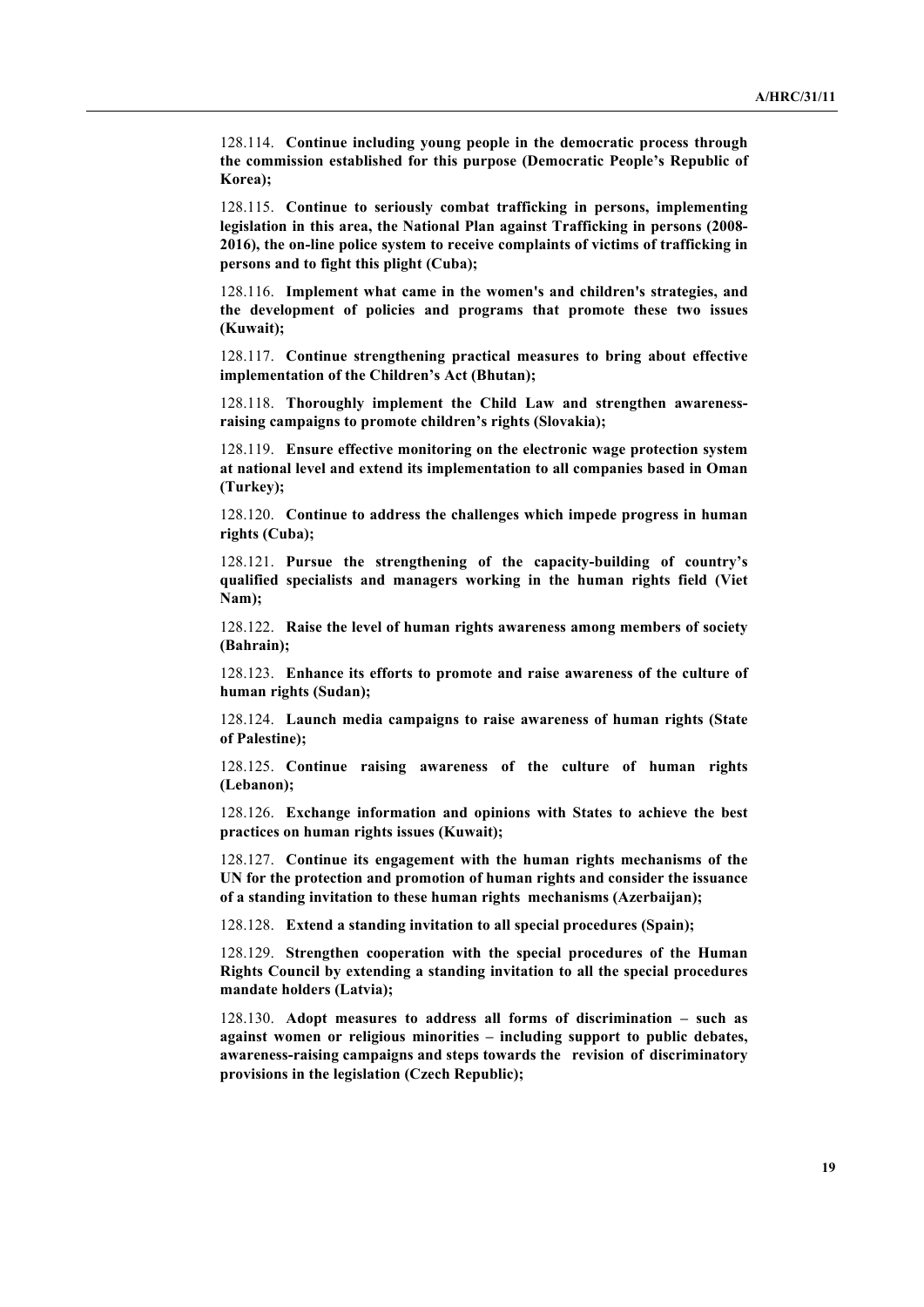128.131. **Further work to achieve effective equality between men and women, particularly when it comes to laws governing divorce, inheritance and custody of children (Uruguay);**

128.132. **Adopt the necessary measures to abolish the death penalty (Mexico);**

128.133. **Adopt a moratorium on the death penalty (Costa Rica);**

128.134. **Announce a moratorium on the application of the death penalty in view of its abolition in law (France);**

128.135. **Adopt a moratorium on the death penalty with a view to abolishing capital punishment in national legislation (Italy);**

128.136. **Establish a moratorium on the death penalty as an interim measure towards its total abolition (Portugal);**

128.137. **Establish an official moratorium on the use of the death penalty with a view to abolishing it (Slovenia);**

128.138. **Consider the possibility to establish a moratorium to the application of the death penalty, and commuting death sentences to prison sentences (Spain);**

128.139. **Establish of a** *de jure* **moratorium on the death penalty and a commutation of all capital sentences with a view to its future abolition (Switzerland);**

128.140. **Ensure that foreign nationals in detention have access to consular assistance by establishing measures that could facilitate timely issuance of permits for prison visits by consular authorities (Philippines);**

128.141. **Increase its efforts for more attention to child issues (Iraq);**

128.142. **Explicitly prohibit all corporal punishment of children in all settings, including the home (Estonia);**

128.143. **Continue efforts to prohibit child labour (Georgia);**

128.144. **Organize awareness raising programmes in favour of public as well as local and national authorities on issues related to combating human trafficking and relevant laws (Iran (Islamic Republic of));**

128.145. **Strengthen measures to combat human trafficking and take measures to protect victims of trafficking (Sri Lanka):**

128.146. **Increase efforts aiming at building the capacity of the judicial personnel technically and administratively (State of Palestine);**

128.147. **Increase human rights training and awareness-raising programmes for prosecution and judicial officers and the media (Egypt);**

128.148. **Implement training programs on human rights to further increase awareness of civil servants, including law enforcement and justice system personnel (Uzbekistan);**

128.149. **Continue its efforts to organise intensive courses for members of the public prosecutor office in the field of human rights, in line with the steps being made for the independence of the public prosecutor and to separate it from the police (Yemen);**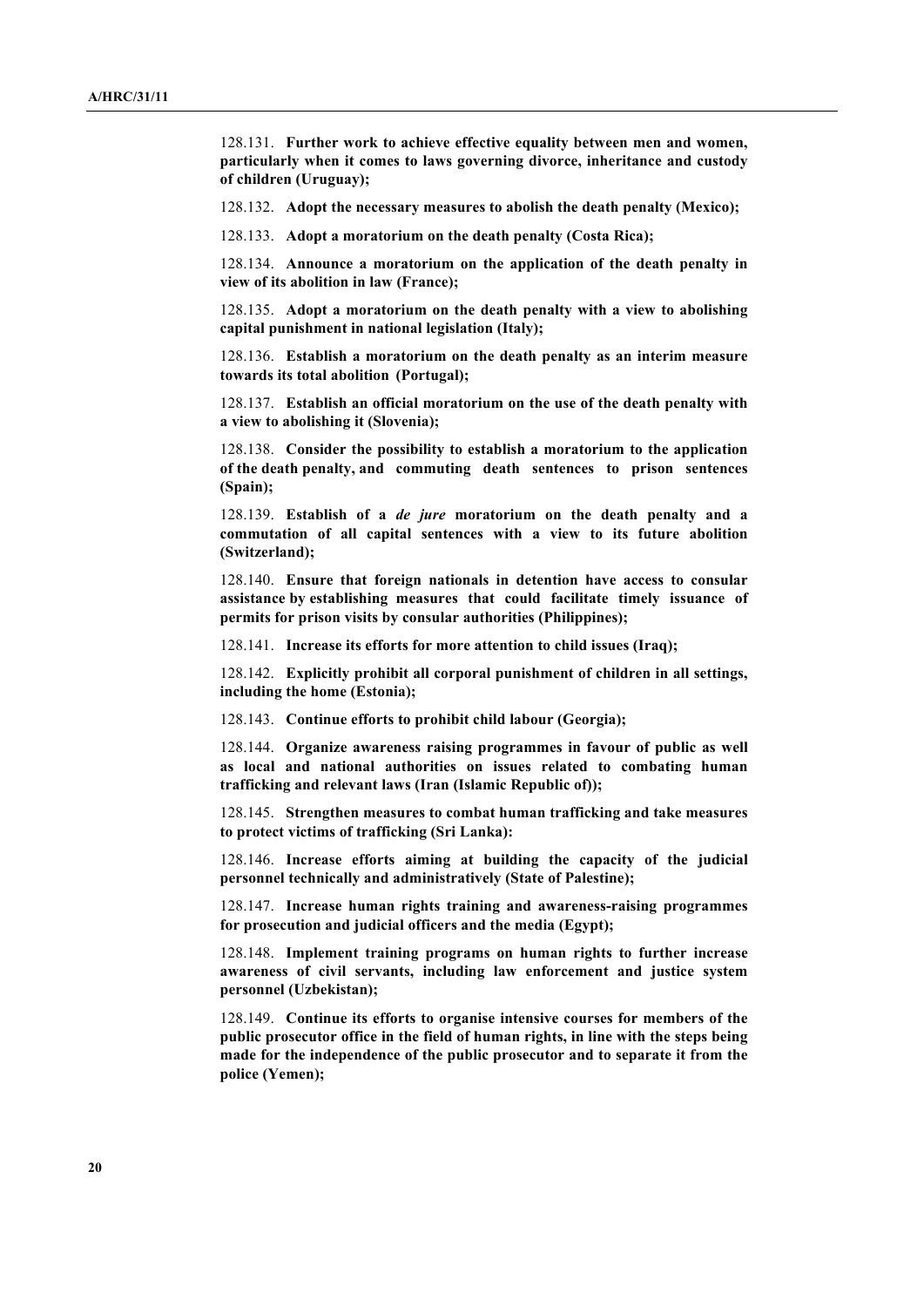128.150. **Enhance efforts in a way which guarantee combatting corruption as the government amended its financial and administrative bureau and expand its mandate in accordance with the sultanate decree 27 of 2011 (Iraq);**

128.151. **Continue its efforts to protect the freedoms and to strengthen human rights (Lebanon);**

128.152. **Continue in its efforts in protecting general freedoms and basic rights in all areas that the Constitution emphasised in harmony with the principles of human rights (United Arab Emirates);**

128.153. **Ensure the full enjoyment of the rights to freedom of expression, association and peaceful assembly, including those of human rights activists, journalists and users of social networks, so that they no longer have to fear being arrested, detained, harassed or intimidated (Switzerland);**

128.154. **Improve protection of the rights to freedom of expression, assembly and association, by amending the Press and Publications Law and the Civil Societies Law in line with international standards and by accepting the recommendations by the Special Rapporteur on freedom of assembly and association in 2014 (United Kingdom of Great Britain and Northern Ireland);**

128.155. **Ensure that all criminal law provisions, including Articles 126,13128, 137 and 173 of the Penal Code, which impose harsh penalties for a wide range of legitimate expression, are fully consistent with the full enjoyment of the right to freedom of opinion and expression, and the right to freedom of peaceful assembly and association (Canada);**

128.156. **Guarantee that the law on media and publications enables full exercise of freedom of expression, in particular on Internet (France);**

128.157. **Keep up with the environment of freedom of publication and freedom of expression (Libya);**

128.158. **Demonstrate the Government's commitment to uphold international human rights standards by ensuring full respect for the rights of citizens to freedom of speech and peaceful assembly (Ghana);**

128.159. **Amend the relevant labour laws to enhance the protection of the human rights of all migrant workers (Ghana);**

128.160. **Guarantee in legislation and in practice the right to peaceful assembly for all, without exceptions, regardless to nationality (Chile);**

128.161. **Take steps to guarantee the right to peaceful assembly for its citizens (Namibia);**

128.162. **Facilitate procedures for holding peaceful protests and refrain from criminally punishing the exercise of the right to peaceful assembly, including through unregistered peaceful assemblies (Czech Republic);**

128.163. **Properly investigate cases of the excessive use of force by law enforcement officials against protestors in 2011 and 2012, including prosecuting and punishing all those responsible (Czech Republic);**

128.164. **Guarantee in law and in practice the freedom of peaceful assembly and of association and remove all restrictions placed on the right to peaceful protests (Estonia);**

128.165. **Guarantee the full exercise of freedom of association, promote and facilitate the activities of all NGOs (France);**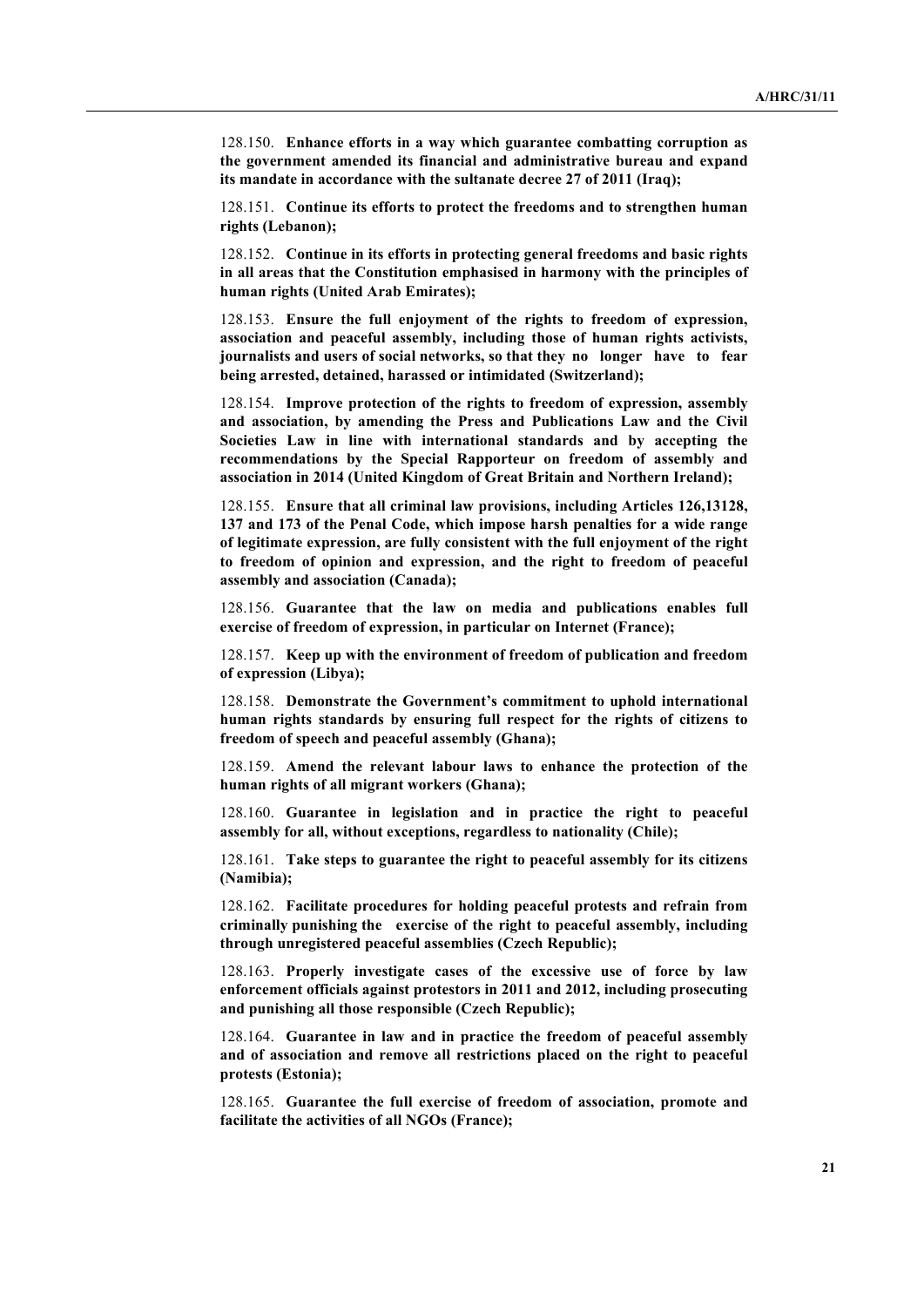128.166. **Amend article 134 of the Penal Code of Oman and any other legislation that disproportionately restricts the right to freedom of association (Iceland);**

128.167. **Implement the recommendations of the UN Special Rapporteur on the rights to freedom of peaceful assembly and of association (Netherlands);**

128.168. **Fully and effectively implement the recommendations by the Special Rapporteur on the rights to freedom of peaceful assembly and of association, following his mission to Oman in September 2014 (Republic of Korea);**

128.169. **Implement the recommendation of the Special Rapporteur on the rights and freedoms of peaceful assembly to extend the guarantee of peaceful assembly to non-Omani citizens (Sierra Leone);**

128.170. **Review its legislative measures and practices in relation to freedom of peaceful assembly and association, with regard to the report of the United Nations Special Rapporteur of peaceful assembly and association following his mission in September 2014 (Australia);**

128.171. **Amend or, at least, to abstain from applying any law or measure which might endanger the right to life, to freedom and to physical integrity of individuals for reasons associated with their alleged or perceived sexual orientation or gender identity (Brazil);**

128.172. **Enact a law on access to freedom of information in line with international standards (Chile);**

128.173. **Allow for a more open expression of individual opinions, allow civil society organisations to develop and allow public expression of popular demands (Norway);**

128.174. **Support the efforts of civil society in strengthening human rights through specifying the necessary resources to implement its activities in spreading awareness on the principles of human rights (Iraq);**

128.175. **Provide more support to civil society associations (Bahrain);**

128.176. **Take measures to protect rights activists and remove any impediments to the work of political opposition parties, human rights groups, and other independent civil society organizations (Ireland);**

128.177. **Take new measures to eliminate all forms of discrimination against women and to promote their participation in public life, including in decisionmaking positions and governmental functions (Spain);**

128.178. **Provide more opportunities to women to be represented in high-level government posts (Georgia);**

128.179. **Continue the efforts aimed at empowering and protecting women rights, in addition to empowering women socially and politically (Jordan);**

128.180. **Increase the space for the representation of women in senior government positions (Lebanon);**

128.181. **Take additional efforts towards the participation of women in the area of political life (Libya);**

128.182. **Strengthen efforts to promote the active presence of women in society and in political life, including by combating stereotypes through awareness raising campaigns (Turkey);**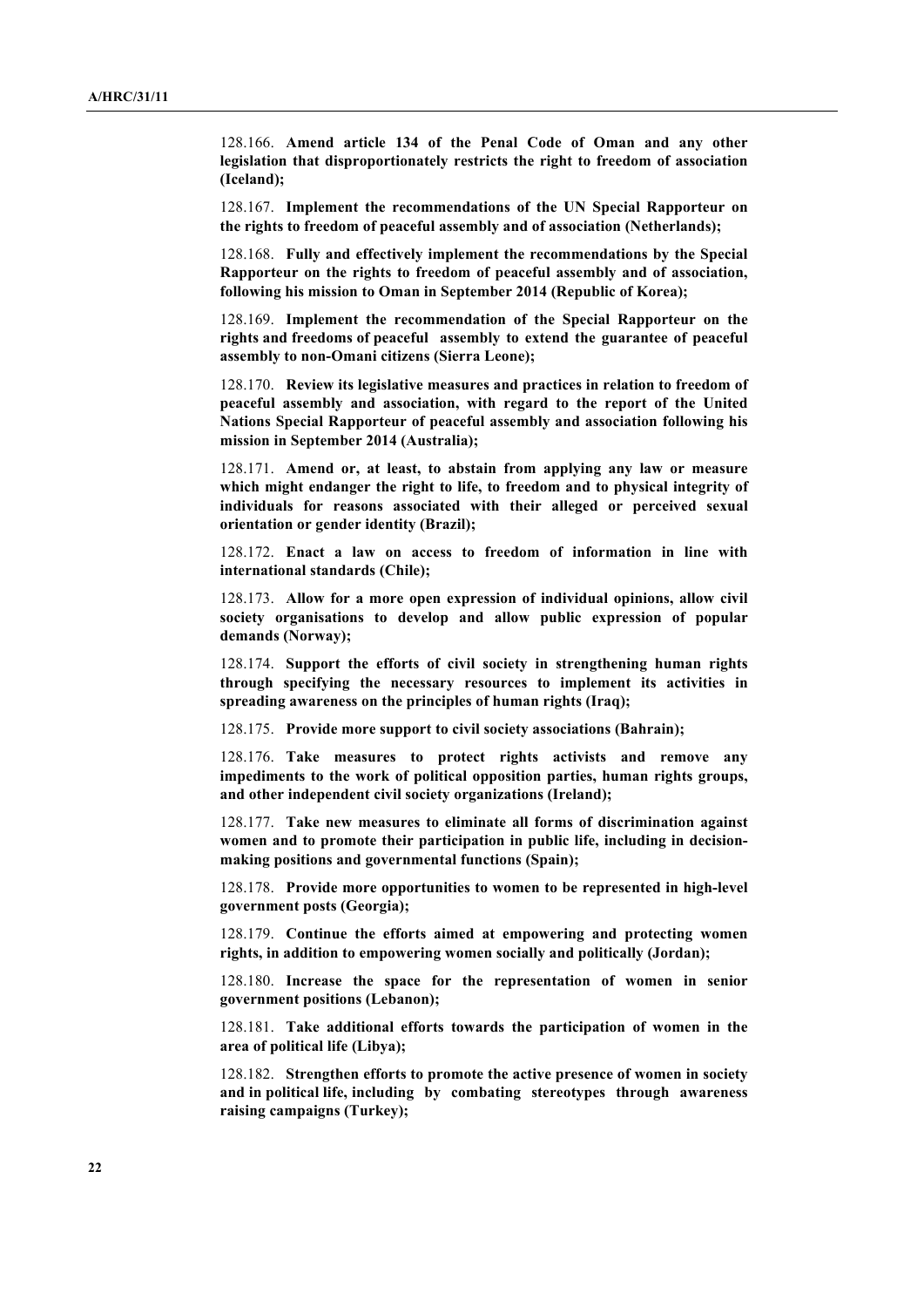128.183. **Increase the representation of women in high government positions and elected councils (Algeria);**

128.184. **Take steps to increase women's participation in elections to the Shura Council, both as voters and candidates, and to widen the participation of all citizens in the decision-making processes (Czech Republic);**

128.185. **Continue the efforts aiming at economic growth in the country (Pakistan);**

128.186. **Continue efforts to promote and strengthen human rights, in particular by focusing on the economic growth and by improving the well-being of the population (Djibouti);**

128.187. **Continue making further efforts to promote the enjoyment of economic, social and cultural rights (Qatar);**

128.188. **Take steps to ensure the successful implementation of the various programmes in accordance with its social security law (Brunei Darussalam);**

128.189. **Continue the establishment of development programmes, especially in rural areas (Brunei Darussalam);**

128.190. **Continue the practices of valuing social dialogue and promoting the concept of tolerance in Omani culture (Turkmenistan);**

128.191. **Continue strengthening its excellent programmes for social protection, working for the achievement of welfare and the best possible standard of living for its people (Venezuela (Bolivarian Republic of));**

128.192. **Continue its efforts aiming at providing adequate housing to all its citizens (United Arab Emirates);**

128.193. **Continue to work collaboratively with the private sector and relevant stakeholders in protecting the labour rights (Thailand);**

128.194. **Continue to make efforts to enhance the awareness among workers and employers on laws and rules on labour by implementing concrete programmes for awareness raising (Tajikistan);**

128.195. **Continue efforts to improve labour relations system through the development of social dialogue between the Government and the organizations of employers and workers (Uzbekistan);**

128.196. **Increase efforts to investigate and criminally prosecute forced labour offenses and sentence convicted offenders to adequate terms of imprisonment (United States of America);**

128.197. **Strengthen the mechanism dealing with expatriate workers to meet the service requirements and to protect their rights according to its Labour Law (Brunei Darussalam);**

128.198. **Step up its efforts in promoting and protecting human rights of migrant workers in the country (Indonesia);**

128.199. **Continue its policies to improve access to education for all, including for migrant workers and members of their families (Indonesia);**

128.200. **Continue increasing the rate of women in the workforce in the civil service sector and further enabling women in the labour area (Democratic People's Republic of Korea);**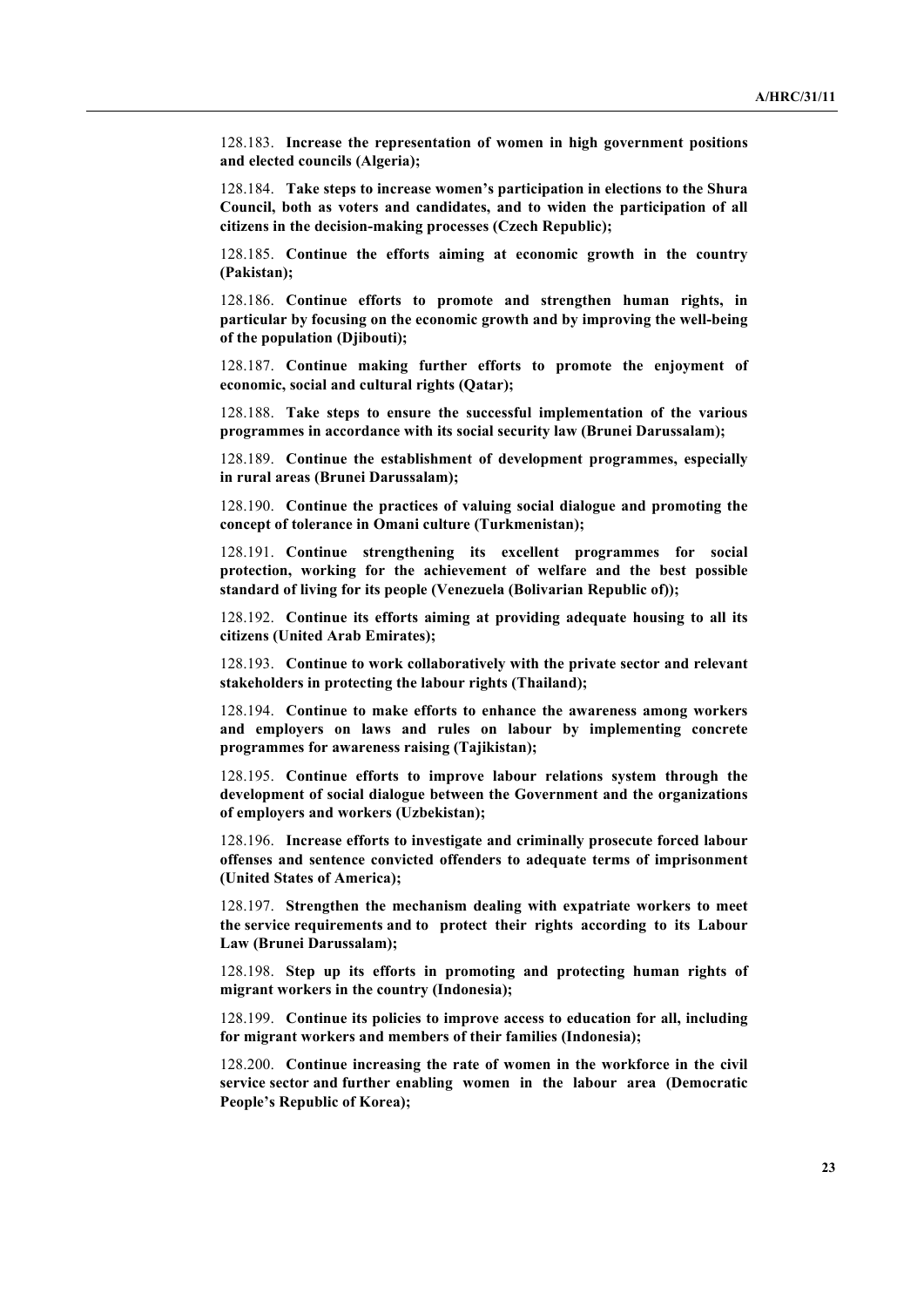128.201. **Abolish the kafala system which restricts rights of foreign workers and their access to redress mechanisms and make them vulnerable to various forms of abuse (Czech Republic);**

128.202. **Continue its efforts in addressing the welfare of foreign workers (Bangladesh);**

128.203. **Take all necessary measures, as appropriate, to ensure the legal protection of foreign workers through policies designed at preventing any form of abuse (Panama);**

128.204. **Review the kafala system, and study possible alternatives in managing foreign labour, with a view to strengthening protection for domestic workers, including from violence and abuse, and to provide effective avenues for redress (Philippines);**

128.205. **Continue to take measures for greater participation, involvement and empowerment of women in all socio-economic fields of the country (Pakistan);**

128.206. **Continue efforts to improve the status of women in society and further promote gender equality at all levels, enhancing the contribution of women to the country's development process (Sri Lanka);**

128.207. **Support the social integration of women in all spheres of life (Tajikistan);**

128.208. **Promote the active presence of women in the society (Chile);**

128.209. **Take further steps to strengthen the delivery of healthcare services and improve healthcare infrastructure (Singapore);**

128.210. **Pursue efforts to ensure fairness in education in particular the right to basic education for students with disabilities (China);**

128.211. **Continue providing universal and free education (Bhutan);**

128.212. **Ensure compulsory and free education for all (Slovenia);**

128.213. **Establish a mandatory and free education for all, with a view to continue the fight against illiteracy (Argentina);**

128.214. **Continue its efforts in finalizing the process of free and compulsory basic education (Sudan);**

128.215. **Continue its efforts in strengthening moderation and religious tolerance, particularly through the education sector (Syrian Arab Republic);**

128.216. **Continue efforts to ensure equal access to education for women and girls, and advocate for broader participation of women in the labour force (Maldives);**

128.217. **Continue setting up national annual plans on education and awareness raising of human rights including through field visit in this area (Saudi Arabia);**

128.218. **Continue to pursue efforts to improve access to education, including for persons with disabilities (Singapore);**

128.219. **Taking into account the capacity of Oman in protecting the right to education, carry out an exchange of experience in the area of education, and an exchange of achievements in the area of the oversight of educational institutions (Tajikistan);**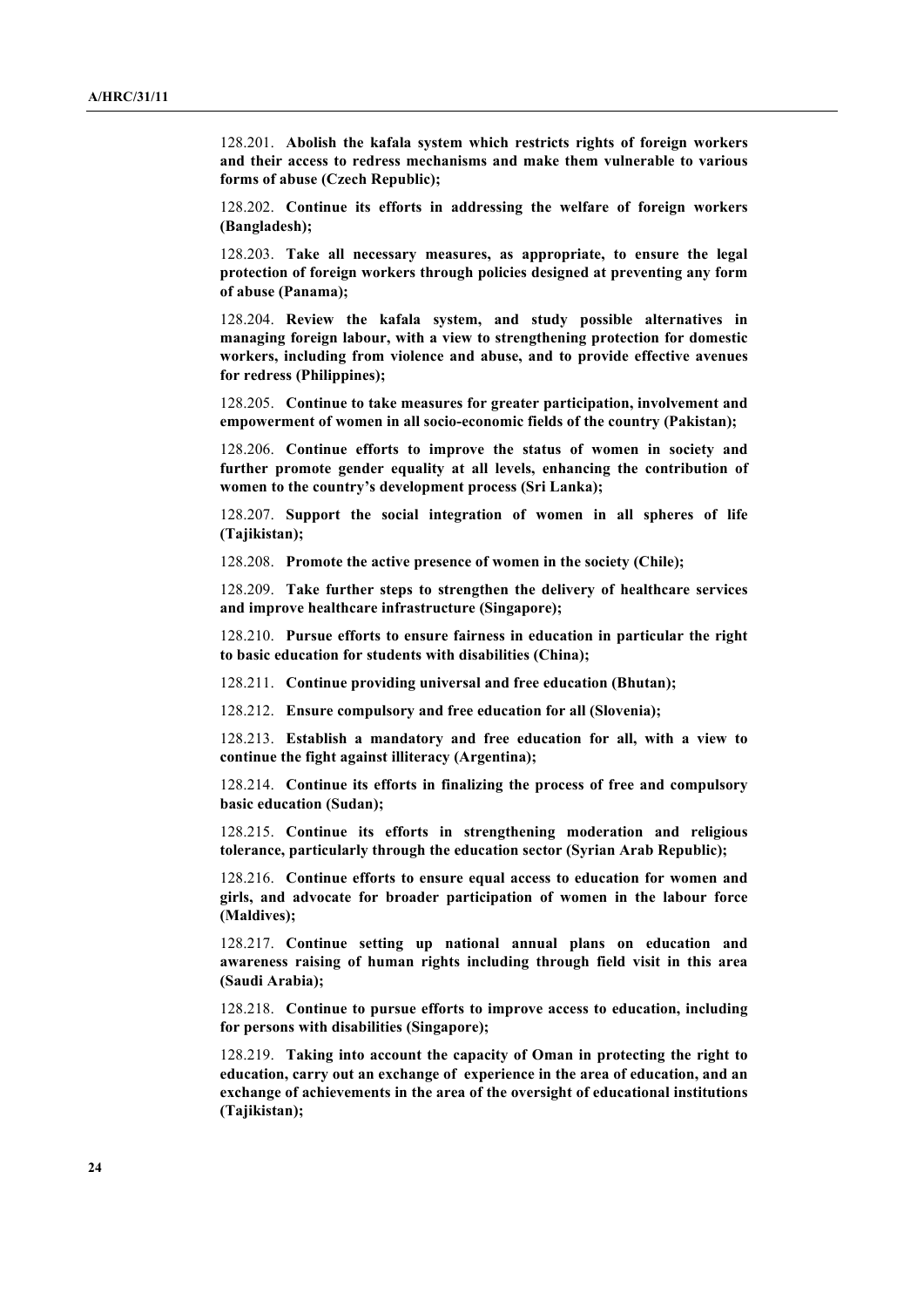128.220. **Consolidate the concepts of human rights through students' activities and exhibitions organized by Omani Universities (Cuba);**

128.221. **Adopt a comprehensive policy to protect the rights of persons with disabilities, and to build on measures already adopted such as the establishment of the General Directorate for persons with disabilities (Spain);**

128.222. **Increase the access to education of children with disability by allocating more resources (Honduras);**

128.223. **Continue strengthening its policy to improve access of persons with disability to education (Panama);**

128.224. **Further improve access by persons with disabilities to education through the implementation of the National Strategy for the Disabled (Maldives);**

128.225. **Improve the access of disabled children to education by increasing the number of specialized educational teams and customized facilities (Turkey);**

128.226. **Strengthen the protection of people with disabilities, step up exchange of experience with other States in the field of protection of rights of children with disabilities (China);**

128.227. **Work to share and implement best practices in the area of promoting the rights of children with disabilities (Saudi Arabia);**

128.228. **Continue to assist and protect minorities, vulnerable groups and persons displaced due to natural disasters or conflicts (Senegal);**

128.229. **Continue its efforts to combat the phenomenon of terrorism and money laundry (Libya);**

128.230. **Strengthen the legal mechanisms for combating terrorism and extremism (Uzbekistan);**

128.231. **Implement training programmes for information technology to help combat electronic crimes (Morocco);**

128.232. **Continue the efforts to combat cyber-technology crimes, in particular when committed against youth (Egypt);**

128.233. **Continue efforts to protect the environment (Djibouti).**

129. **All conclusions and/or recommendations contained in the present report reflect the position of the submitting State(s) and/or the State under review. They should not be construed as endorsed by the Working Group as a whole.**